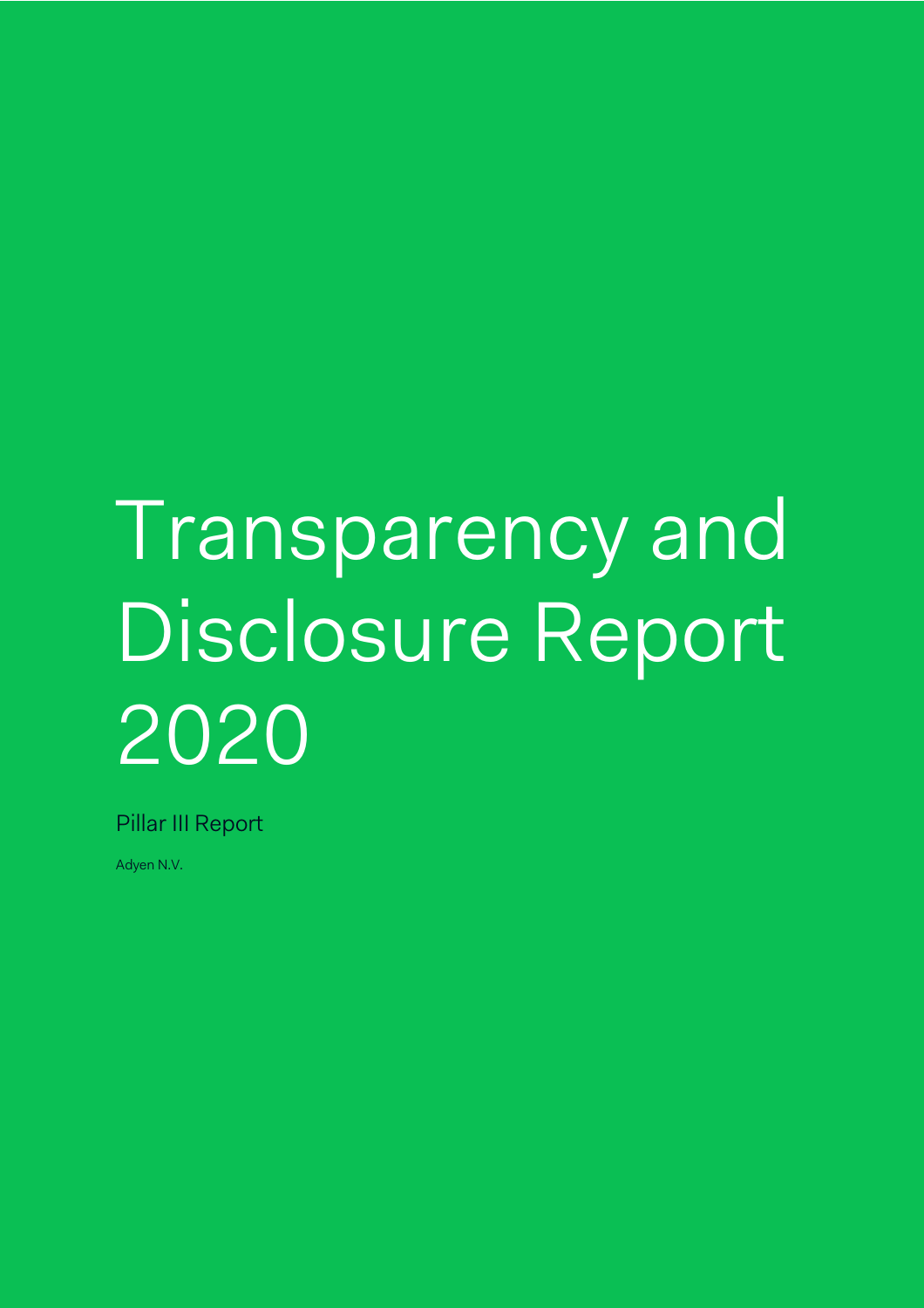# Contents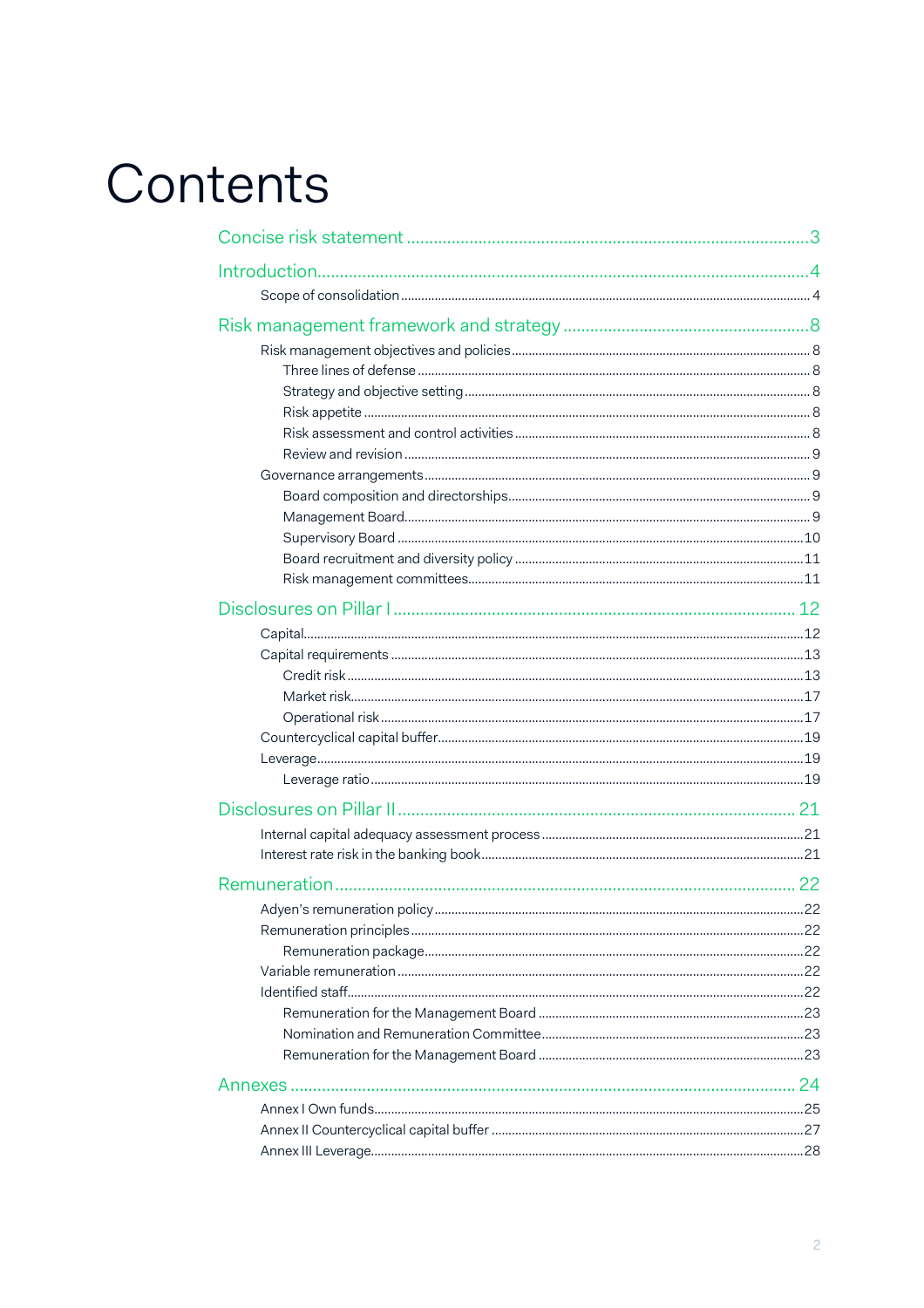# Concise risk statement

#### **The Adyen DNA**

We are a technology company redefining payments. We work together with over 1,747 people spread across 24 offices around the world. To us, "winning is more important than ego" – we value people for their skills and what they bring to the company, not for their titles. We work with cross-functional teams and empower them to make their own decisions. We call these workstreams. We think function beats form, and our effort toward our goal of helping our merchants grow is singular.

#### **Description of Business Activities**

The Adyen platform integrates the full payments stack (gateway, risk management, processing and acquiring) with a common back-end infrastructure for authorizing payments across its merchants' sales channels as well as offering feature-rich APIs. This integrated platform allows for the delivery of products and services on a global scale with local capabilities, directly connecting merchants to Visa, Mastercard and many other payment methods, and across sales channels, including its merchants' online, mobile and POS channels, while providing a high level of reliability, security, performance and data insights. During 2020 Adyen maintained consolidation in the many payment processing options, and with the roll out of Sales Day Payout and introduction of new products such as Adyen Issuing, it keeps searching for ways to improve services provided to its merchants.

#### **Risk management**

Adyen recognizes that there are risks associated with achieving its strategy and business objectives. Managing these risks<sup>1</sup> is an essential part of doing business. Adyen has adopted a uniform and systematic company-wide approach for managing risks. Adyen's integral risk management framework is based on the Enterprise Risk Management (ERM) model as issued by the Committee of Sponsoring Organizations of the Treadway Commission (COSO) in 2017.

#### **Capital**

The capital requirements comprise credit risk, operational risk and market risk. Adyen applies the standardized approaches to determine how much capital it is required to hold for credit and market and applies the Basic Indicator Approach for operational risk. Resulting from Adyen's business model, operational risk is the largest risk category. The total risk exposure amount at 31 December 2020 was EUR 2.44 billion.

The capital requirements need to be covered by sufficient own funds. Adyen's own funds consist fully of CET1 capital, which was EUR 800 million at 31 December 2020. This resulted in a CET1 capital ratio of 32.8%. Upon formal confirmation, Adyen's net profits for the year (EUR 261 million) may be included in its CET1 calculation. At that point, Adyen's CET1 capital becomes EUR 1,061 million, resulting in a CET1 capital ratio of 43.5%.

#### **Leverage**

Adyen's leverage ratio is 19.7%, which is above the currently non-binding requirement of 3%. Once Adyen's 2020 net profits are included in its CET1 capital, the leverage ratio becomes 26.2%

#### **Liquidity coverage ratio**

The liquidity coverage ratio of Adyen was 4,344% at the end of 2020, well above the regulatory threshold of 100%.

#### **Declaration Management Board**

The Management Board of Adyen declares that the risk management arrangements of Adyen are adequate with regards to Adyen's risk profile and strategy. The development of Adyen's risk profile is in line with the risk tolerances set by the Management Board.

<sup>1</sup> Art. 435(1)(e)(f) CRR.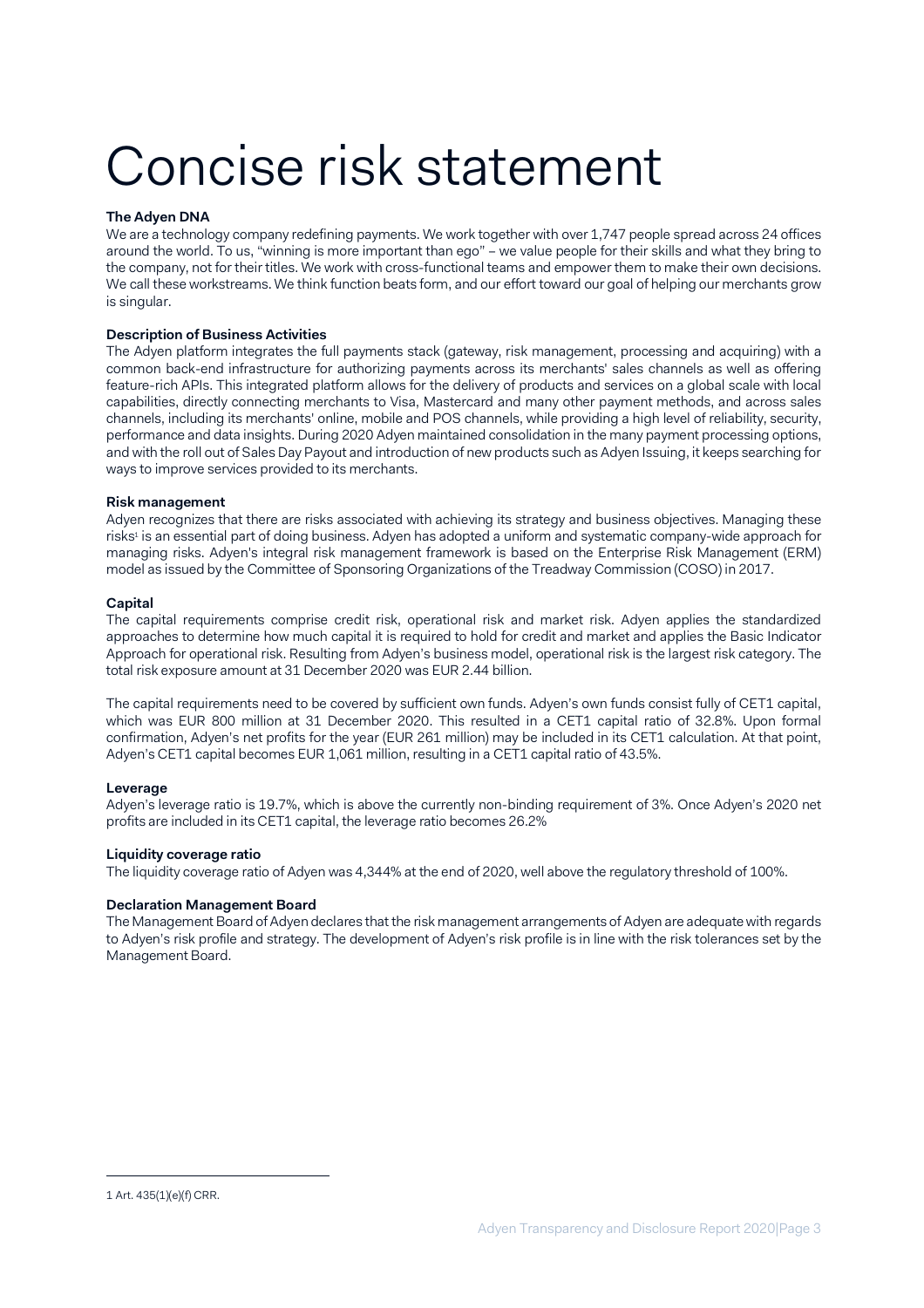# Introduction

This document presents the consolidated Transparency and Disclosure Report 2020 (Pillar III report) of Adyen N.V. (Adyen) as per 31 December 2020. 2

As a less significant institution<sup>3</sup> based in the European Union, Adyen operates under the Capital Requirements Directive IV (CRD IV) and Capital Requirements Regulation (CRR). This framework is based on a three-pillars concept:

- Pillar I Minimum capital requirements
- Pillar II Supervisory review
- Pillar III Market disclosures

In Pillar I, the capital requirements are calculated on the basis of three categories of risk that an institution faces: credit risk, market risk and operational risk. These capital requirements need to be covered by sufficient own funds. Adyen uses the standardized approach for credit and market risk categories, and the Basic Indicator Approach for operational risk to determine its capital requirements.

In Pillar II, the supervisor reviews the viability of Adyen and its ability to meet the reporting requirements. This Supervisory Review and Evaluation Process (SREP) comprises four components:

- Business Model Assessment (BMA)
- Internal Capital Adequacy Assessment Process (ICAAP)
- Internal Liquidity Adequacy Assessment Process (ILAAP)
- Internal governance and institution-wide control assessment

The Pillar III disclosure framework seeks to promote market discipline through regulatory disclosure requirements. Pursuant to Part Eight of the CRR, Adyen is required to publicly disclose information regarding, amongst others, its risk profile, risk management and capital adequacy. Adyen discloses this information by means of this Pillar III report. The Pillar III disclosures are based on capital requirements in Pillar I with reference date 31 December 2020.

The content of this Pillar III report meets all the requirements laid down in CRR and corresponding delegated regulations and guidelines.

# Scope of consolidation

As an EU parent institution, Adyen N.V. is required to publish a consolidated Pillar III report. Adyen reports its prudential requirements both on a consolidated as well as on a stand-alone basis. Its subsidiaries are only included in its consolidated reporting. Adyen's prudential scope of consolidation does not deviate from its IFRS scope of consolidation. Adyen N.V. is a licensed Credit Institution by De Nederlandsche Bank (the Dutch Central Bank) and registered in the Netherlands under the company number 34259528. The Credit Institution license includes the ability to provide crossborder services in the EEA. Adyen N.V. directly or indirectly owns 100% of the shares of, and therefore controls all entities included in the consolidated financial statements. This means all branches and subsidiaries are fully consolidated.

Adyen has operations in the Netherlands, Brazil, Singapore, UK, Canada, Australia, South Korea, Hong Kong, Mexico, China, New Zealand, Malaysia, India, Japan, the United Arab Emirates and the United States, with branches in Germany, France and Sweden and representative offices in Belgium, Poland, Italy and Spain. The address of the Adyen N.V. registered office is Simon Carmiggeltstraat 6 -50, 5th floor, 1011DJ Amsterdam, the Netherlands. Table 1 provides an overview of all branches of Adyen N.V. and subsidiaries of Adyen International B.V.4

<sup>2</sup> Art. 436(a) CRR.

<sup>3</sup> Art. 441 CRR. 4 Art. 436(b) CRR.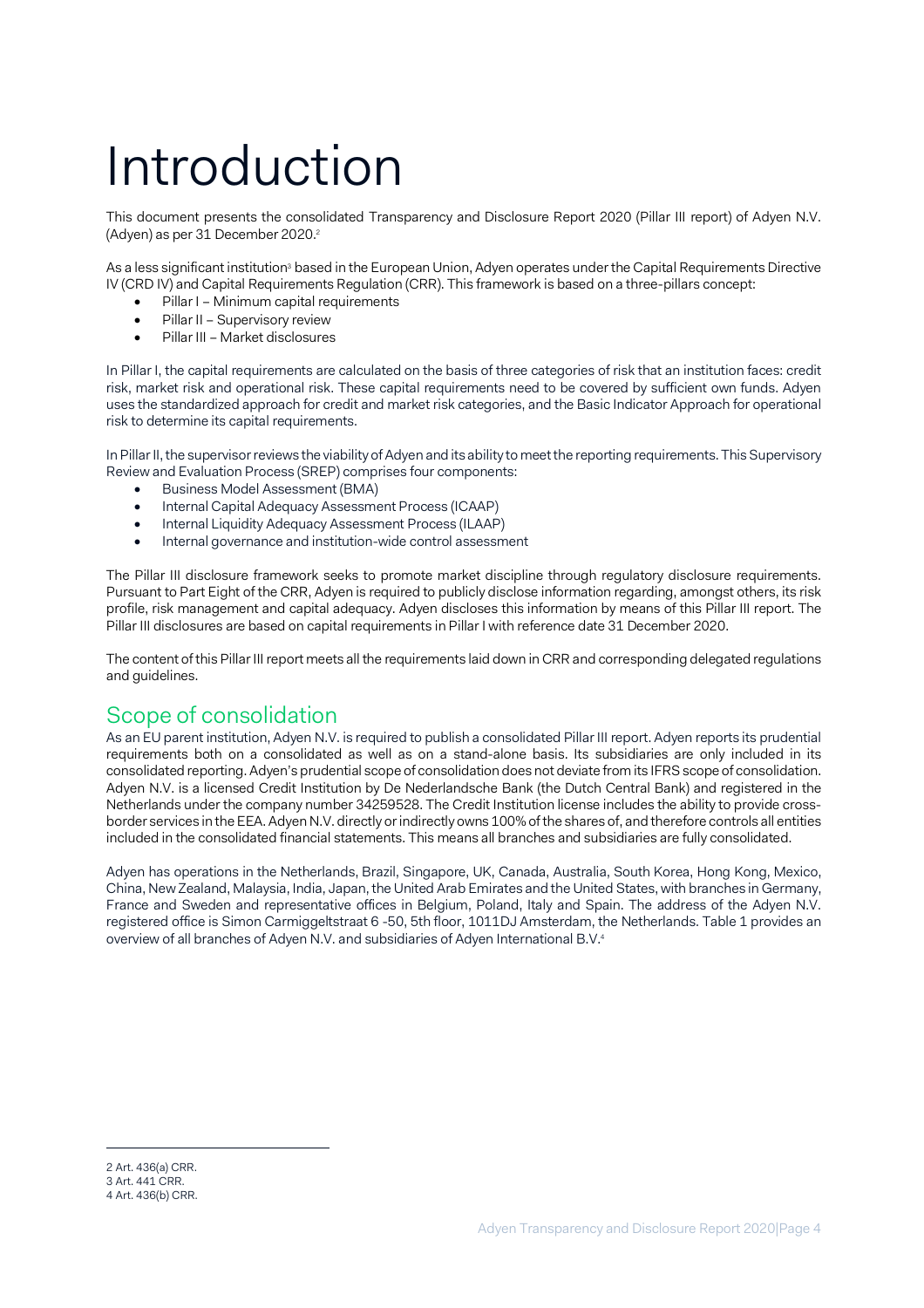#### **Table 1: Overview of Adyen's branches and subsidiaries**

#### **Adyen N.V. - Subsidiaries**

**Name Branch location** Adyen Inc. **San Francisco, CA, USA** 

### **Adyen N.V. - Branches**

Adyen N.V., German branch Berlin, Germany Adyen France **Paris, France** Paris, France Adyen Nordic Bank Fillial Stockholm, Sweden

#### **Adyen N.V. – Representative offices Name Branch location**

Adyen N.V., Belgian Representative Office Brussels, Belgium Adyen N.V., Italian Representative Office Rome, Italy Adyen N.V., Spain Representative Office Madrid, Spain Adyen N.V., Polish Representative Office Warsaw, Poland

Adyen International B.V. Amsterdam, The Netherlands

#### **Name Branch location**

#### **Adyen International B.V. - Subsidiaries**

| <b>Name</b>                                     | <b>Legal Seat</b>           | pirect and multect<br>ownership<br>percentage |
|-------------------------------------------------|-----------------------------|-----------------------------------------------|
| Adyen Services Inc.                             | Dover, DE, USA              | 100%                                          |
| Adyen Nevada Inc.                               | Las Vegas, NV, USA          | 100%                                          |
| Adyen do Brasil Ltda                            | São Paulo, Brazil           | 100%                                          |
| Adyen Singapore PTE. LTD.                       | Singapore, Singapore        | 100%                                          |
| Adyen UK Limited                                | London, United Kingdom      | 100%                                          |
| Adyen Hong Kong Limited                         | Hong Kong, Hong Kong SAR    | 100%                                          |
| Adyen Australia PTY Limited                     | Sydney, Australia           | 100%                                          |
| Adyen Canada Ltd.                               | Saint John, Canada          | 100%                                          |
| Adyen Korea Chusik Hoesa                        | Seoul, Republic of Korea    | 100%                                          |
| Adyen Mexico, S.A. de C.V.                      | Mexico City, Mexico         | 100%                                          |
| Adyen (China) Software Technology Co. Ltd.      | Shanghai, China             | 100%                                          |
| Adyen New Zealand Ltd.                          | Auckland, New Zealand       | 100%                                          |
| Adyen Malaysia Sdn. Bhd                         | Kuala Lumpur, Malaysia      | 100%                                          |
| Adyen GmbH                                      | Berlin, Germany             | 100%                                          |
| Adyen India Technology Services Private Limited | New Delhi, India            | 100%                                          |
| Adyen Japan K.K.                                | Tokyo, Japan                | 100%                                          |
| Adyen Middle East Limited                       | Dubai, United Arab Emirates | 100%                                          |

**Direct and indirect**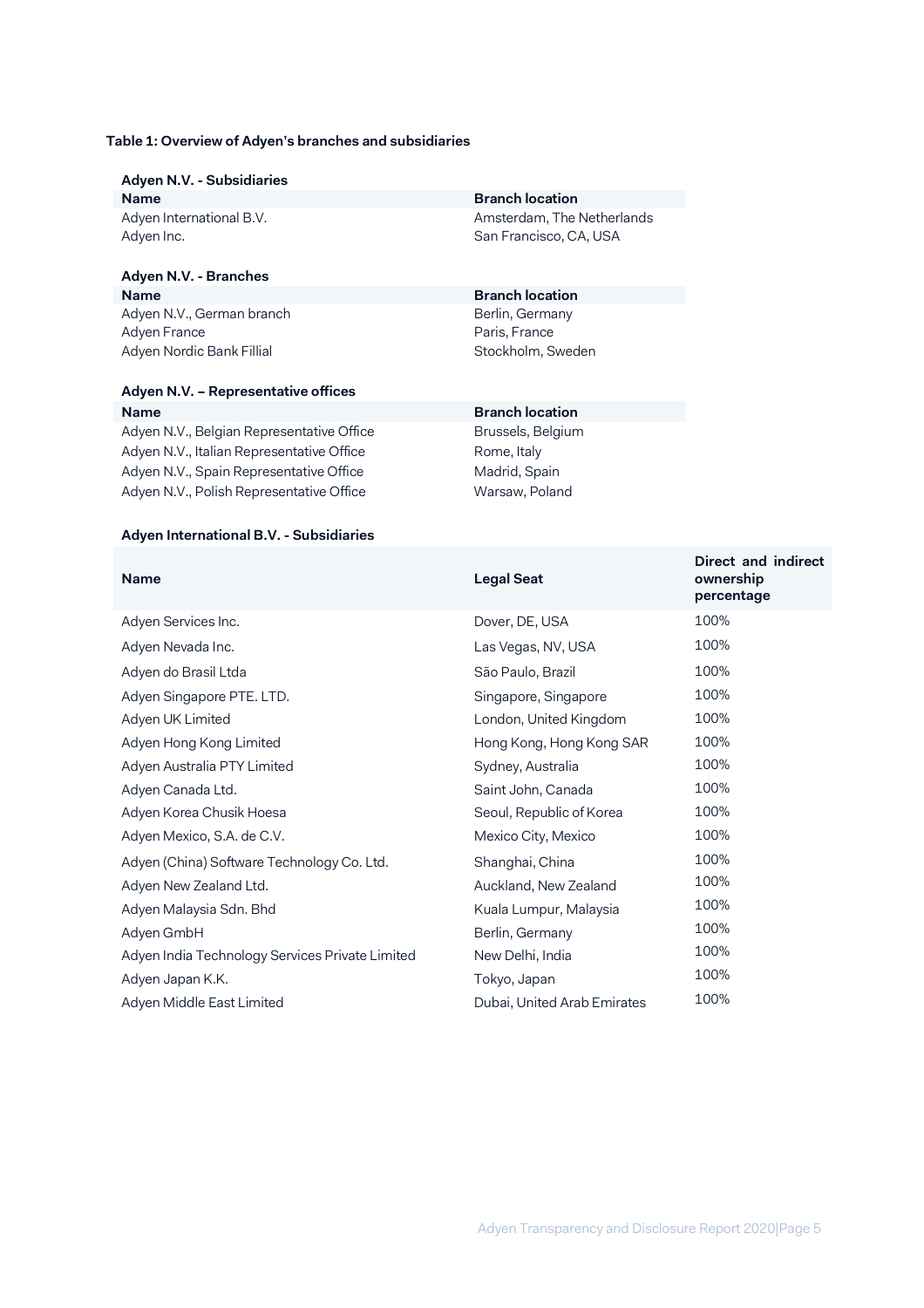In table 2, the disclosures within this Pillar III report are linked to the respective provisions of Part Eight of the CRR.

|  |  | Table 2: Mapping of applicable CRR Articles to this document |
|--|--|--------------------------------------------------------------|
|  |  |                                                              |

| Article        | Subject                                                         | Reference                                                               | Page           | Annexes                                                                                                                                  |
|----------------|-----------------------------------------------------------------|-------------------------------------------------------------------------|----------------|------------------------------------------------------------------------------------------------------------------------------------------|
| Article<br>435 | <b>Risk</b><br>management<br>objectives and<br>policies         | Concise risk statement<br>Risk management framework and<br>strategy     | p. 3<br>p. 8   |                                                                                                                                          |
| Article<br>436 | Scope of<br>application                                         | Scope of consolidation                                                  | p. 4           |                                                                                                                                          |
| Article<br>437 | Own funds                                                       | Capital                                                                 | p. 12          | Annex 1: Capital<br>instruments main<br>features template                                                                                |
| Article<br>438 | Capital<br>requirements                                         | Capital requirements<br>Internal capital adequacy assessment<br>process | p. 13<br>p. 21 |                                                                                                                                          |
| Article<br>439 | Exposure to<br>counterparty<br>credit risk                      | Not applicable                                                          |                |                                                                                                                                          |
| Article<br>440 | Capital buffers                                                 | Capital buffers                                                         | p. 19          | Annex 2: Geographical<br>distribution of credit<br>exposures relevant for<br>the calculation of the<br>countercyclical capital<br>buffer |
| Article<br>441 | Indicators of<br>global systemic<br>importance                  | Not applicable                                                          |                |                                                                                                                                          |
| Article<br>442 | Credit risk<br>adjustments                                      | Credit risk adjustments                                                 | p. 14          |                                                                                                                                          |
| Article<br>443 | Unencumbered<br>assets                                          | Not applicable                                                          |                |                                                                                                                                          |
| Article<br>444 | Use of ECAI's                                                   | Use of External Credit Assessment<br>Institutions                       | p. 14          |                                                                                                                                          |
| Article<br>445 | Exposure to<br>market risk                                      | Market risk                                                             | p. 17          |                                                                                                                                          |
| Article<br>446 | Operational risk                                                | Operational risk                                                        | p. 17          |                                                                                                                                          |
| Article<br>447 | Exposures in<br>equities not<br>included in the<br>trading book | Equities in the banking book                                            | p. 15          |                                                                                                                                          |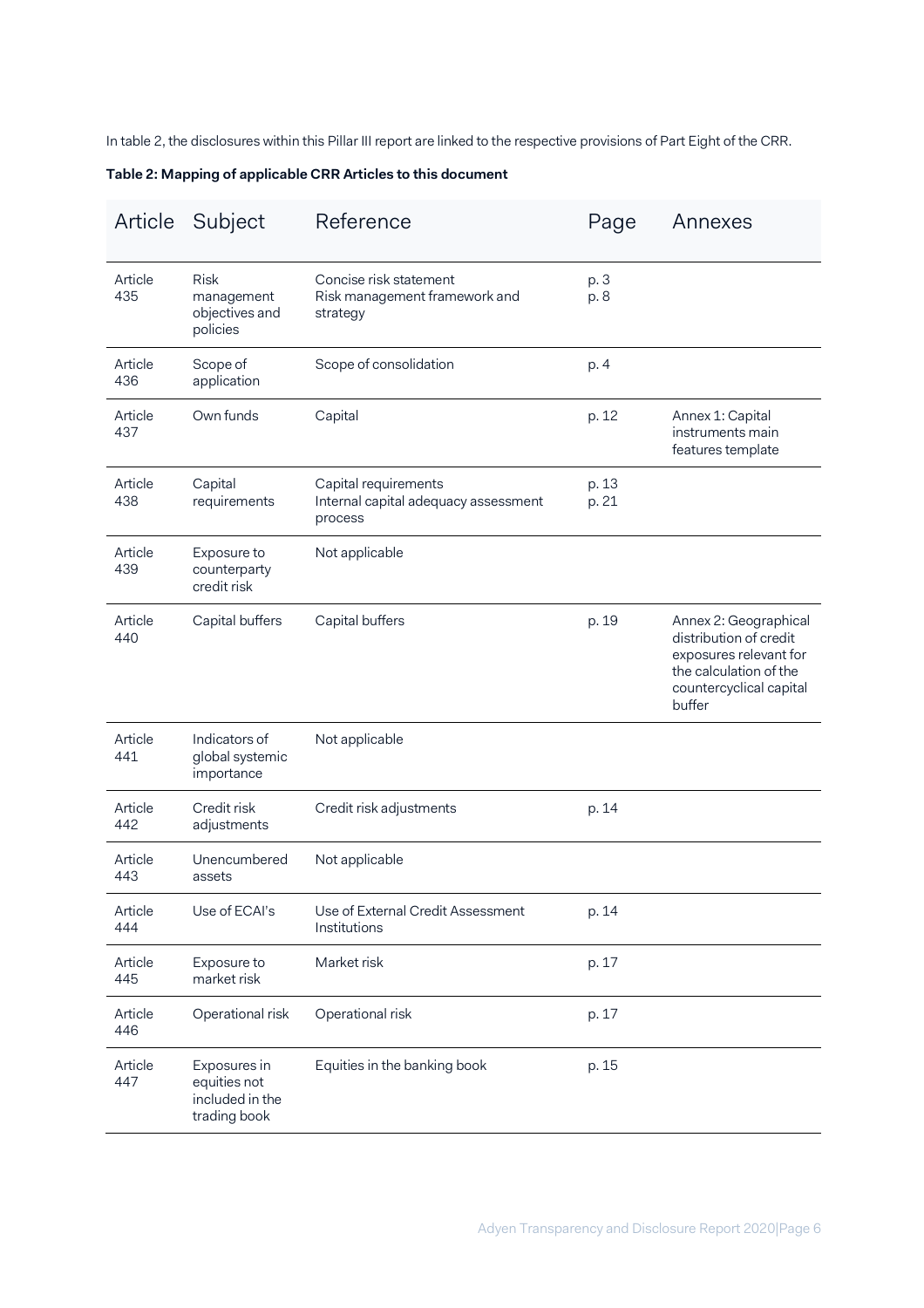| Article<br>448 | Exposure to<br>interest rate risk<br>on positions not<br>included in the<br>trading book | Interest rate risk in the banking book | p. 21 |                                                          |
|----------------|------------------------------------------------------------------------------------------|----------------------------------------|-------|----------------------------------------------------------|
| Article<br>449 | Exposure to<br>securitization<br>positions                                               | Not applicable                         |       |                                                          |
| Article<br>450 | Remuneration<br>policy                                                                   | Remuneration policy                    | p. 22 |                                                          |
| Article<br>451 | Leverage                                                                                 | Leverage                               | p. 19 | Annex 3: CRR<br>Leverage ratio -<br>Disclosure Templates |
| Article<br>452 | Use of the IRB<br>approach to<br>credit risk                                             | Not applicable                         |       |                                                          |
| Article<br>453 | Use of credit risk<br>mitigation<br>techniques                                           | Credit risk mitigation                 | p. 13 |                                                          |
| Article<br>454 | Use of the<br>advanced<br>measurement<br>approaches to<br>operational risk               | Not applicable                         |       |                                                          |
| Article<br>455 | Use of internal<br>market risk<br>models                                                 | Not applicable                         |       |                                                          |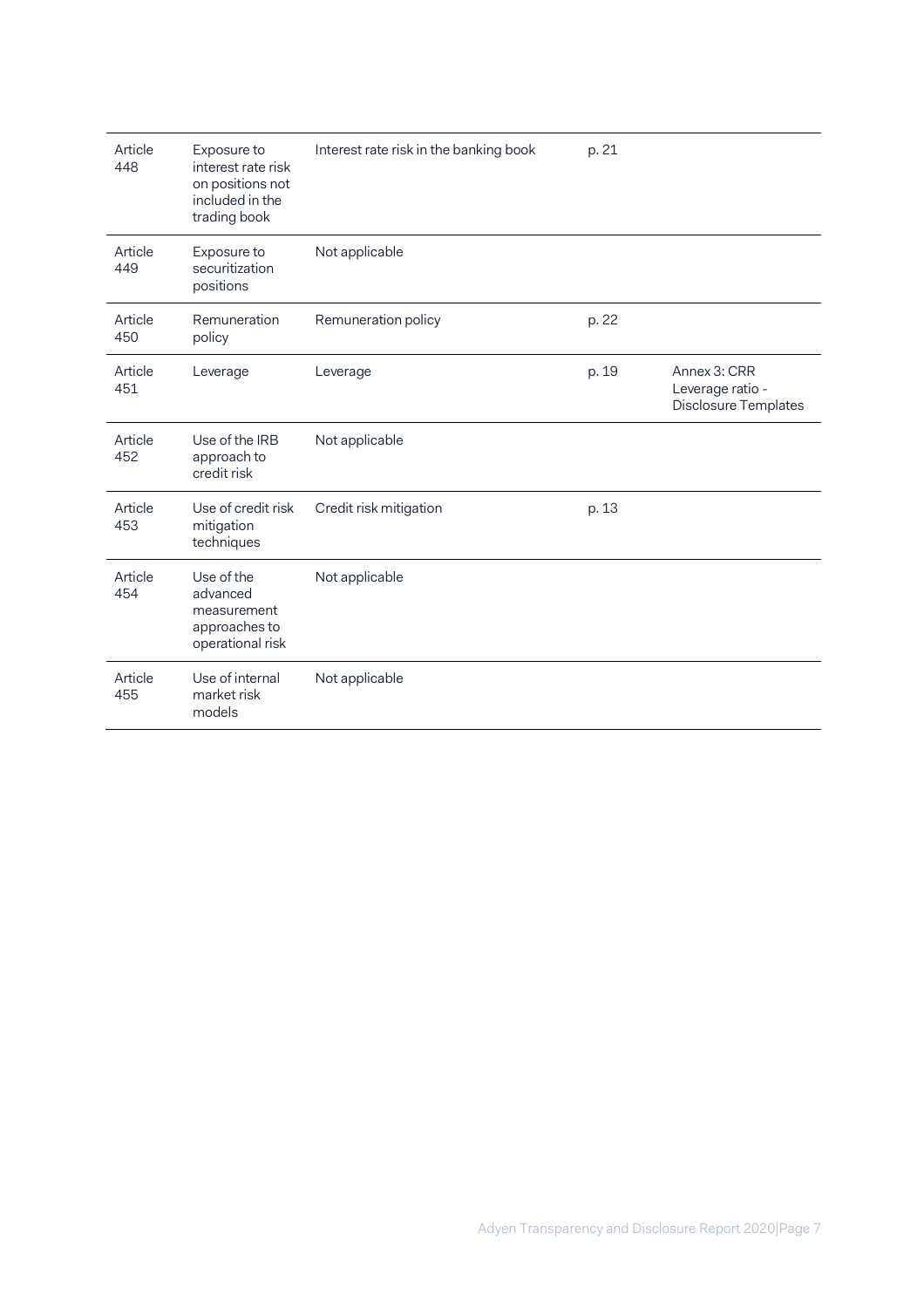# Risk management framework and strategy

Adven recognizes that risks are associated with achieving its strategy and business objectives. Managing these risks is an essential part of doing business. This chapter describes Adyen's uniform and systematic company-wide approach for managing risks. In addition, it lays down Adyen's risk governance, which sets the tone for, reinforces the importance of, and establishes oversight responsibilities for risk management.

### Risk management objectives and policies

Adyen's integral risk management framework<sup>5</sup> is based on the Enterprise Risk Management (ERM) model as issued by the Committee of Sponsoring Organizations of the Treadway Commission (COSO) in 2017. The integral risk management framework structures the risk management activities within Adyen with a view of identifying, assessing, managing, monitoring and reporting risks in a uniform manner.

#### Three lines of defense

In line with the European Banking Authority (EBA) Guidelines on Internal Governance, Adyen has adopted the threelines-of-defense model, which reflects the segregation between operations (first line management), the risk management and compliance functions (second line), and the independent internal audit function (third line). The first line management designs, implements, executes and monitors the control activities to manage performance and the risks taken to achieve Adyen's objectives. The second line risk and compliance functions provide guidance on risk management requirements, and independently evaluate adherence to defined standards. The third line internal audit function provides independent assurance on the effectiveness of risk management, including control activities, by performing audits. The head of internal audit reports directly to the chairman of the Audit Committee, which provides an indirect line of reporting to the CEO. Adyen follows the EBA guidelines on internal governance and has implemented structural measures and controls to realize the appropriate authority, independence and statute of its risk management functions.

During 2020, the second and third-line functions have continued to add resources in line with the overall growth of the organization. Adyen has further strengthened the second line by appointing a Chief Legal and Compliance Officer to the Management Board per January 1, 2020.

#### Strategy and objective setting

Risk management, strategy and objective-setting work together in the strategic planning process. Operational objectives put strategy into practice while serving as a basis for identifying, assessing, and responding to risk. Adyen's risk appetite is established and aligned with its strategy.

#### Risk appetite

Adyen has translated its view on risk appetite into risk appetite statements. Risk appetite is the amount of risk Adyen is willing to accept in pursuit of its objectives. It defines the level of risk at which appropriate actions are needed to reduce risk to an acceptable level. Risk appetite is therefore not static, nor are the risk types for which internal risk limits and risk statements are set.

The risk appetite statements for 2020 were approved by the Management Board and Supervisory Board. Adyen's overall risk appetite is best reflected in the fact that it wants to build an ethical and sustainable business. Adyen accepts that in order to achieve its strategic objectives it may consume some amounts of capital investing in new assets, people and processes. In pursuance of its strategic objectives Adyen values a solid financial and capital outlook. Both capital and leverage should therefore be at a comfortable level above the regulatory requirements.

#### Risk assessment and control activities

Adyen performs a top-down company-wide risk assessment on an annual basis or in more frequent intervals, which includes the identification of key risks that could potentially affect its strategy and business objectives. The purpose hereof is to assess how big the risks are, both individually and collectively, in order to focus attention on the most important threats and opportunities. Based on EBA guidelines, the key risks are categorized as follows:

Strategic and business risk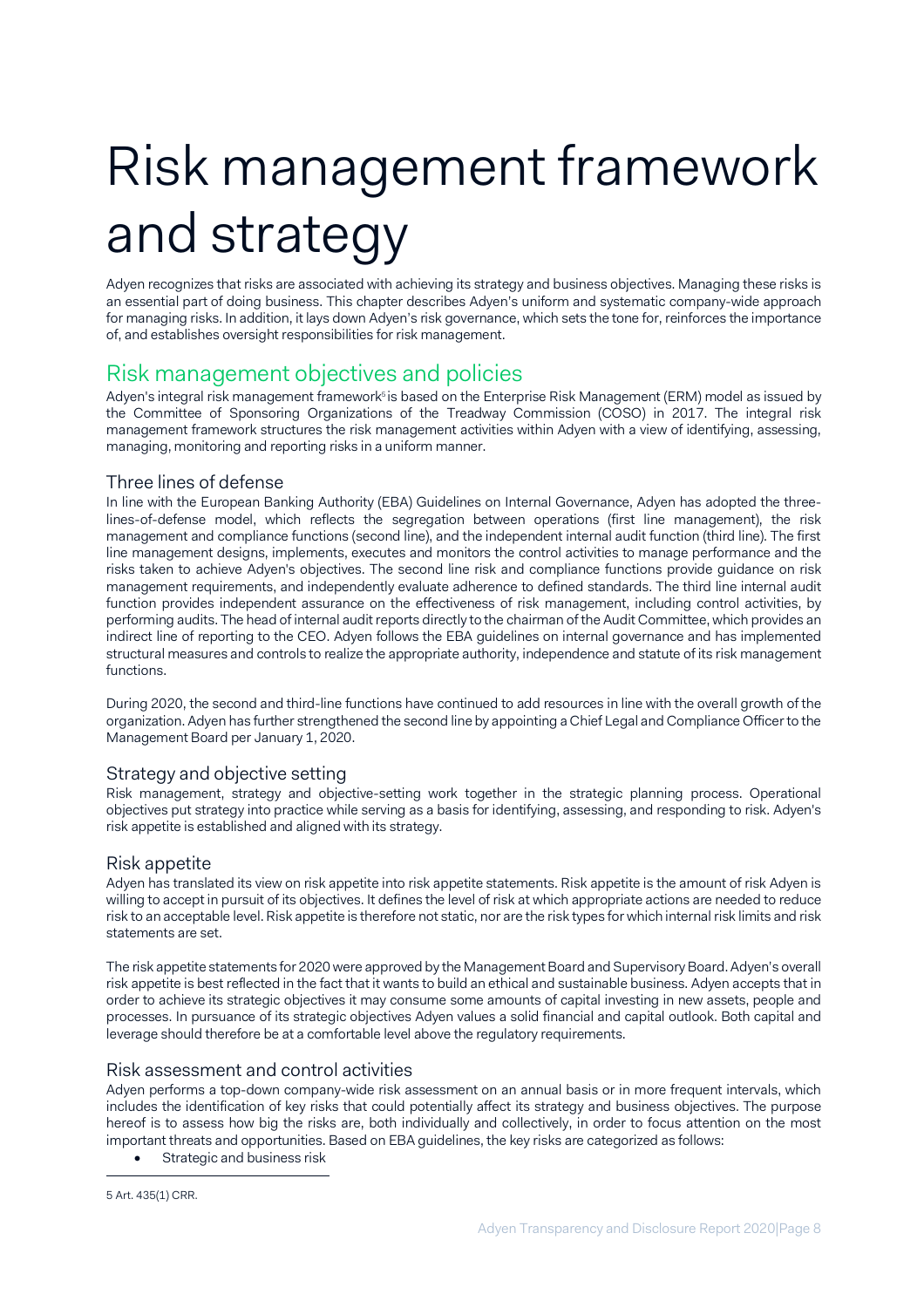- Operational risk (including technology and integrity risks)
- Financial risk (including credit risk, market risk, liquidity and funding risk)

For a more detailed description of the company-wide risks as identified and assessed by Adyen, refer to the Section "Risk Factors" within the Annual Report 2020. During the year Adyen undertakes a multitude of specific, local and/or focused risk analyses and assessments that complement the company-wide risk assessments. An example of a focused risk analysis is the systematic integrity risk analysis (SIRA) which is performed at least annually.

Adyen continues to strive towards a strong commitment to risk management. Therefore, it has established a control environment that provides an appropriate foundation for achieving the company's objectives and effectively mitigating risks. Control activities are the policies and procedures that help ensure risks are mitigated and Adyen's objectives are achieved. Adyen uses COSO's internal control model as a reference for its design, implementation and evaluation of control activities as part of a system of internal control.

#### Review and revision

By reviewing its performance, Adyen evaluates how well the risk management components are functioning over time. The Risk Committee plays a key role in supporting the Management Board with overseeing the effectiveness of Adyen's risk management. It carries out this role by monitoring Adyen's risk profile against the risk appetite, which is an ongoing and iterative process. Any material risk limit breach that places Adyen at risk of exceeding its risk appetite and, in particular, of putting at risk Adyen's financial health, is escalated promptly to the Management Board. Combinations of ongoing and separate evaluations are used to determine if the components of internal control are present and functioning effectively. The ongoing evaluations are built into Adyen's business processes and provide timely information. The separate evaluations, including independent management testing, are conducted periodically and may vary in scope and frequency depending on the risks and effectiveness of these ongoing evaluations. Any identified deficiencies are discussed within the Risk Committee and reported to the Management Board along with relevant findings, recommendations and remediation plans.<sup>6</sup>

### Governance arrangements

Adyen's governance sets the tone, reinforces the importance of, and establishes oversight responsibilities for risk management. Adyen has established a governance which is consistent with the size, complexity and risk profile of the company. Adyen's governance7 is reflected in certain internal rules and regulations, including the Articles of Association (*Statuten*), the Management Board By-Laws, the Supervisory Board By-Laws and the Terms of reference of our Supervisory Board committees.

#### Board composition and directorships

Adyen maintains a two-tier board structure consisting of a Management Board and a Supervisory Board. The Management Board is responsible for the day-to-day management, which includes, among other things, formulating Adyen's strategy and policies and setting and achieving Adyen's objectives. The Supervisory Board supervises and advises the Management Board. Each board is accountable to the General Meeting for the performance of its duties.

#### Management Board

Two new Managing Directors have been appointed per January 1, 2020. Mariëtte Swart took on the position of CLCO (Chief Legal and Compliance Officer), and Kamran Zaki has taken over the position of COO (Chief Operating Officer) from Samuel Halse, who left the Company on March 1, 2020. As per May 31, 2020, Joop Wijn stepped down as Chief Strategy and Risk Officer (CSRO). Joop has been granted gardening leave as per February 27, 2020. Since then and until April 2021, Ingo Uytdehaage (CFO) has assumed the responsibilities for risk management, while Mariëtte Swart (CLCO) has assumed the responsibilities for security. Arnout Schuijff stepped down as Chief Technology Officer (CTO) as per January 1, 2021. Alexander Matthey has taken over the position of CTO after approval of shareholders during the Extraordinary General Meeting held on February 12, 2021.

Adyen's current Management Board is composed of the following six members.

**Pieter Willem van der Does** is the CEO of Adyen and has been a member of the Management Board since 2007. He spent over 15 years working in the payments industry. Before co-founding Adyen in 2006, Mr. van der Does was CCO at Bibit (a pioneering international payment service provider, acquired by the Royal Bank of Scotland in 2004). Mr. Van der Does also serves as a Supervisory Board member of Écart Invest B.V.

**Roelant Prins** is the CCO of Adyen and has been a member of the Management Board since 2009. Mr. Prins is responsible for the commercial activities of Adyen. After starting his career as a consultant, he moved to the online

<sup>6</sup> Art. 435(2)(e) CRR.

<sup>7</sup> Art. 435(2) CRR.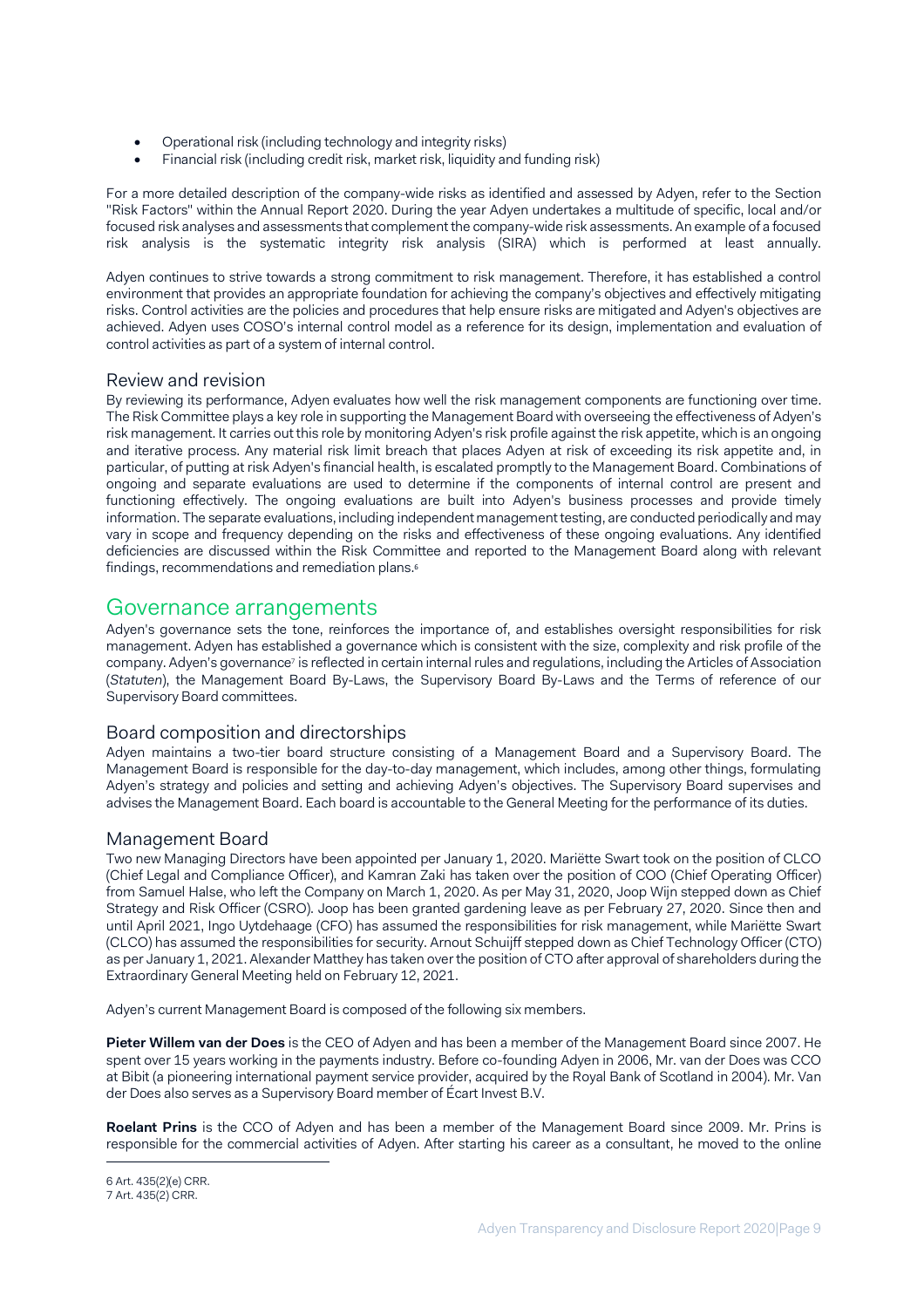payments industry early 2000. Throughout the years, Mr. Prins has held various international management roles in sales and business development for companies providing payment solutions to international e-commerce businesses.

**Ingo Jeroen Uytdehaage** is the CFO of Adyen and has been a member of the Management Board since 2011. He has earned his MBA in accounting and finance from Maastricht University and studied supply chain management and organizational behavior at the Aarhus Business School in Denmark. Additionally, Mr. Uytdehaage obtained his CPA at the Vrije Universiteit in Amsterdam. Prior to joining Adyen, Mr. Uytdehaage was a Finance Director at KPN. Currently, he also serves as non-executive director on the board of TransferWise Ltd. and as chairman on the board of photography museum Foam in Amsterdam.

**Kamran Zaki** was appointed as the COO of Adyen and a member of the Management Board per January 1, 2020. Mr. Zaki is responsible for the operations to customers that make use of Adyen's platform. Previously, Mr. Zaki was the President of Adyen North America since 2014, and in this capacity, Kamran oversaw all North American operations, including sales, marketing, product development and customer support. Prior to Adyen, Kamran was the Head of Global Payments at Netflix where he helped expanding the Netflix streaming service. Previously, Kamran spent seven years at PayPal. During his tenure there, he headed up payments teams across Europe, North America and Emerging Markets (i.e. LatAm, Middle East and Africa).

**Mariëtte Swart** was appointed as the CLCO of Adyen and a member of the Management Board per January 1, 2020. Before joining the board, Mrs. Swart served as Adyen's General Counsel and Company Secretary since 2015. She has built the legal team from the ground up, ensuring that the legal function effectively supports the business at a strategic and operational level. Prior to Adyen, Mariëtte worked at an international law firm where she gained a vast experience in global financial services, helping companies with products in payments, debt and equity solutions, M&A and financial markets.

**Alexander Matthey** is the CTO of Adyen and has recently been appointed as a member of the Management Board as of 1 January 2021. Since 2019, Mr. Matthey has been fulfilling the position of EVP Technology at Adyen, leading multiple technical teams. In this capacity, as well as his position in the engineering leadership team, he gained knowledge in scaling and building teams. Before joining Adyen in 2015, Alexander was Vice-President and CTO of Glossybox, where he gained experience in managing and leading the technology department.

#### Supervisory Board

The Supervisory Board supervises the conduct and policies of the Management Board and the general course of affairs of Adyen and its business. The Supervisory Board also provides advice to the Management Board. In performing their duties, the members of the Supervisory Board are required to be guided by the interests of Adyen which includes the interests of the business connected with it. These interests are driven by Adyen's focus on long-term value creation and the way in which this is implemented in Adyen's strategy and culture.

Adyen's Supervisory Board is composed of the following five members.

**Piero Overmars** serves as a member of the Supervisory Boards of Amsterdam UMC and Dura Vermeer Groep NV. Previously, he served as a member of the Management Board of Randstad Beheer B.V. and was Chairman of the Supervisory Boards of Nutreco and SNS Reaal. He also served as President of the Nyenrode Foundation, following an extensive career at ABN Amro that culminated in a Board Member position. Piero Overmars holds an MBA from Nyenrode Business University.

**Delfin Rueda Arroyo** serves as CFO and Vice-Chair of the Executive Board and Management Board of NN Group, and is a member of the Supervisory Board of Allfunds Bank S.A.U. Previously, he was CFO and member of the Management Board of ING Insurance, following an extensive career at Andersen Consulting, UBS, JP Morgan and Atradius. Delfin Rueda Arroyo holds a master degree in Economic Analysis and Quantitative Economics from the Complutense University of Madrid (Spain). He also holds an MBA from the Wharton School, University of Pennsylvania (USA).

**Joep van Beurden** is CEO and member of the Executive Board of Kendrion and member of the Supervisory Board of the Twente University of Technology (the Netherlands). In additions to these positions, Joep serves as a member of the Advisory Board of PlantLab. Previously, he served as CEO of CSR Plc. (UK) and NexWave Inc. (France), following a career at Royal Dutch Shell, McKinsey, Philips and Canesta Inc. Joep van Beurden holds a degree in Applied Physics from Twente University of Technology.

**Pamela Ann Joseph** is CEO and member of the Management Board of Clearent, holds a position as Chair of the Board of Directors of TransUnion and is a non-executive member in the Board of Directors of Paychex. In addition to these positions, Pamela serves as Operating Partner at Advent International. Previously, she served U.S. Bank corp. Payment Services as a Vice-Chairman, and prior to that Elavon as President and COO. She started her career at Wells Fargo Bank and VISA International. She holds a degree in Business Administration from the University of Illinois (USA).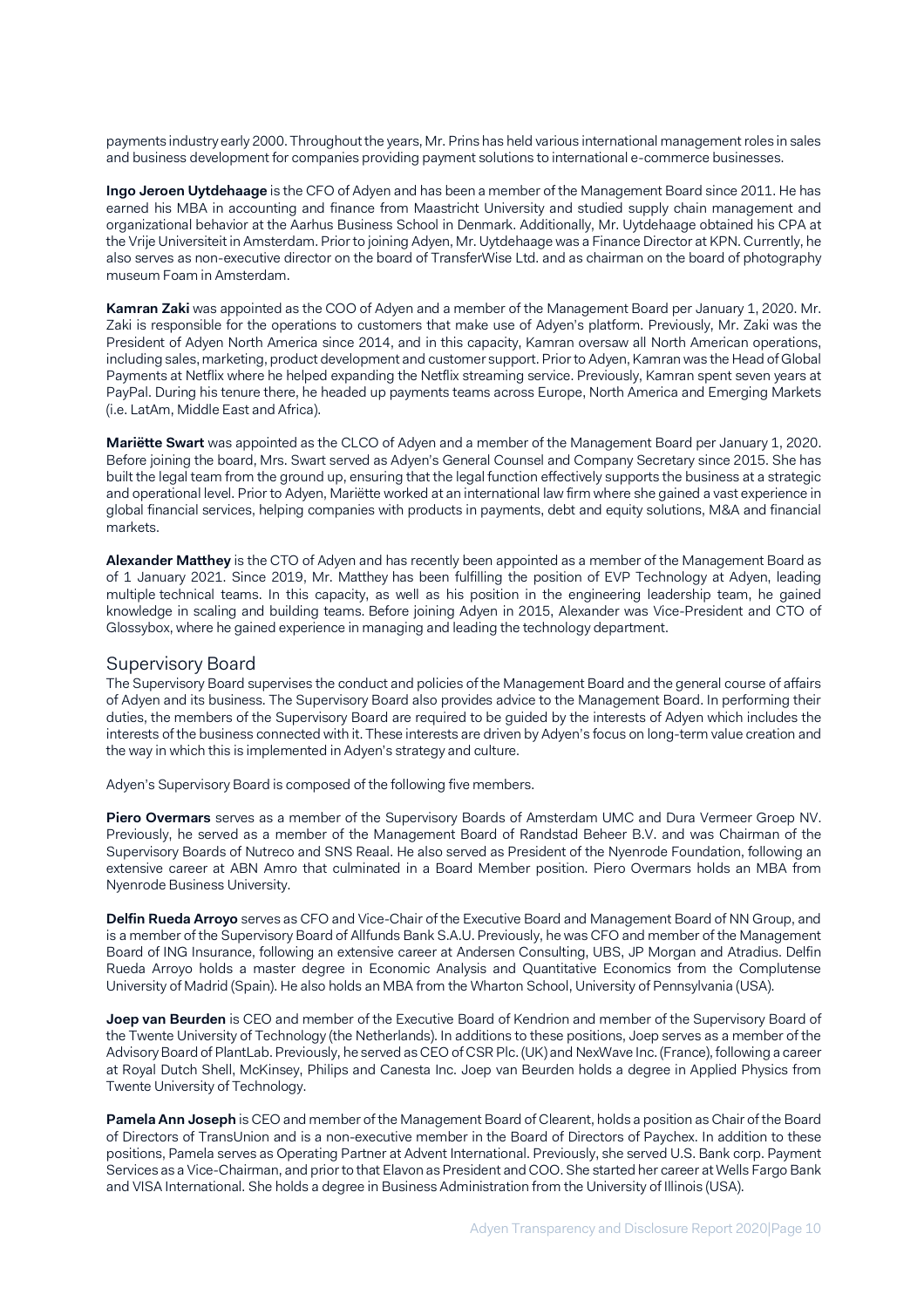**Caoimhe Keagon** was appointed as a Supervisory Director at the Extraordinary General Meeting of shareholders held on February 12, 2021. Following her appointment, she also became a member of the Nomination and Remuneration Committee. She serves as CPO (Chief People Officer) for Aveva Group plc. Previously, she served as Chief People Officer for Moneysupermarket Group plc, and as SVP People, Places & Community at SoundCloud. Prior to these roles, she was Senior HR Business Partner at Google. Caoimhe Keogan holds a degree in Occupational Psychology from Queen's University Belfast (UK).

#### Board recruitment and diversity policy

The Articles of Association provide that the Management Board shall consist of two or more members and that the Supervisory Board determines the exact number (more than two) of Managing Directors after consultation with the Management Board.

The General Meeting appoints Managing Directors upon a nomination by the Supervisory Board in accordance with the Articles of Association. The Supervisory Board shall make one or more nominations to the General Meeting in case a Managing Director is to be appointed.

In the event that the Supervisory Board has made a nomination, the resolution of the General Meeting to appoint such nominee shall be adopted by an absolute majority of the votes cast. A resolution of the General Meeting to appoint a Managing Director other than in accordance with a nomination of the Supervisory Board, but in accordance with the agenda for such General Meeting, shall require a majority of two thirds of the votes cast representing more than half of the Company's issued share capital. However, the General Meeting may at its discretion appoint a Managing Director other than upon the nomination of the Supervisory Board, provided that a proposal to appoint such other person has been put on the agenda of the relevant General Meeting.

Adyen is a licensed credit institution, which means that any appointment of a Managing Director must be approved by DNB. In connection with its approval procedure, DNB will test the proposed new Managing Director on integrity (*betrouwbaarheid*) and suitability (*geschiktheid*).

The Supervisory Board aims for a balance in its composition with respect to age, experience and affinity with the nature and culture of the business of Adyen in all countries where it is active. In line with the Company's Inclusion Policy and the Dutch Parliament's adoption of the SER's guideline on Supervisory Board composition, Caoimhe Keogan has been appointed as Supervisory Director in the Extraordinary General Meeting which was held on February 12, 2021.

#### Risk management committees

The Management Board has instituted three committees to support with its risk management oversight: the Compliance Committee, the Disclosure Committee, the Merchant Risk Committee, and the Risk Committee. The Compliance Committee monitors Adyen's integrity and compliance risks, the Disclosure Committee is responsible for reviewing Adyen's financial information for compliance with legal and regulatory requirements prior to publication, the Merchant Risk Committee monitors the merchants' potential liability (MPL) risk and the Risk Committee monitors the overall risk profile.

The Risk Committee and the Compliance Committee report their observations, recommendations and deliberations on findings regarding compliance, risk management and internal control at least quarterly to the Management Board. The Risk Committee held six meetings during 2020. The Management Board reviews reports from control assessments made on the operating effectiveness of systems and controls, acts on recommendations from the Risk and Compliance Committees and decides on corrective actions. The Management Board reports to the Audit Committee on the effectiveness of Adyen's risk management and internal control systems during the quarterly Audit Committee meetings.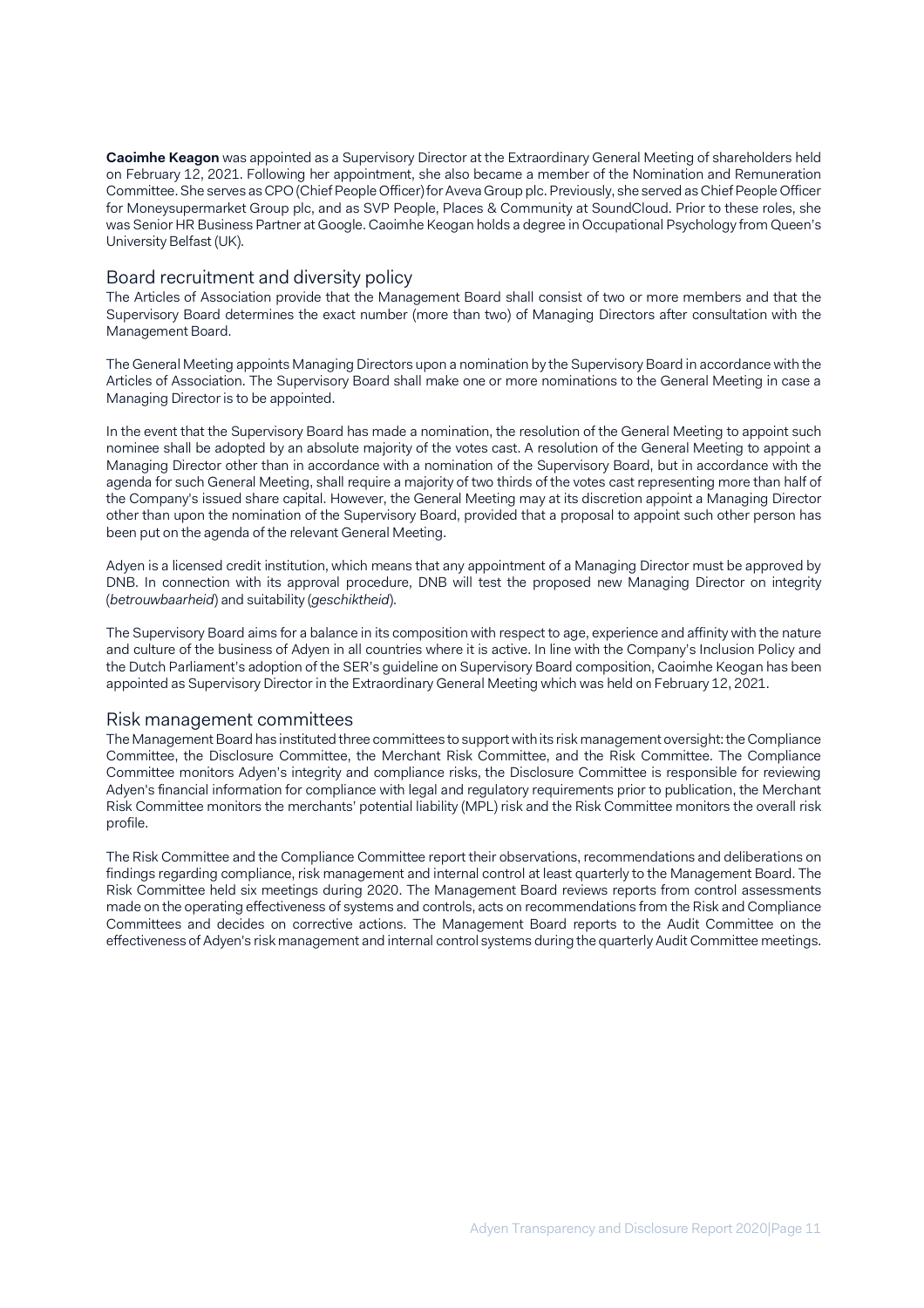# Disclosures on Pillar I

Within the CRR and CRD IV framework, Pillar I lays down the minimum capital requirements for three major components of risk that a traditional bank faces. These risks are credit, market and operational risk. This chapter describes the capital requirements of Adyen, based on these three major risk categories.

# **Capital**

For regulatory purposes, capital<sup>8</sup> is defined as own funds, which can be subdivided in Common Equity Tier 1, Additional Tier 1 and Tier 2. Adyen only holds Common Equity Tier 1 capital.

Common Equity Tier 1 capital comprises IFRS equity after considering prudential filters and deductions. Table 3 provides a reconciliation of Adyen's own funds with Adyen's IFRS capital.9 Annex I, describes the main features of this Common Equity Tier 1 capital.

#### **Table 3 Reconciliation between IFRS equity and own funds (in EUR '000)**

|                                                                                      | 31-Dec-20  |
|--------------------------------------------------------------------------------------|------------|
| <b>IFRS equity</b>                                                                   | 1,218,134  |
| Of which: common shares                                                              | 194,608    |
| Of which: paid up capital                                                            | 304        |
| Of which: retained earnings                                                          | 873,291    |
| Of which: other reserves                                                             | 149,931    |
| Adjustments due to prudential filters and deductions                                 | (418, 267) |
| Net profit not included in CET1 Capital (not yet eligible) <sup>10</sup>             | (261, 019) |
| Intangible assets                                                                    | (9,970)    |
| DTA that rely on future profitability and do not arise from temporary<br>differences | (93, 788)  |
| Warrant reserve                                                                      | (53, 401)  |
| Prudent valuation                                                                    | (89)       |
| Total Common Equity Tier 1 Capital <sup>11</sup>                                     | 799,867    |

#### **Prudential filters and deductions**

Prudential filters and deductions remove or reduce certain elements from Adyen's own funds that are considered not to be eligible to absorb losses. The amounts related to these prudential filters and deductions are shown in table 3. Adyen applies the following prudential filter to its Common Equity Tier 1 capital:

Additional value adjustments due to the requirements for prudent valuation

Institutions are required to calculate an additional value adjustment in order to adjust the fair value to a prudent value for all assets measured at fair value.12 The additional value adjustment must be deducted from Common Equity Tier 1 capital. Adyen has two financial instruments on the balance sheet that are measured at fair value, and subject to an additional value adjustment, which are VISA shares and a derivative financial liability. As previously disclosed in the 2018 report, part of the derivative financial liability was prospectively de-recognized and the new equity instruments recognized at fair value in equity as warrant reserve. The first two tranches of the derivative liability resulting from a merchant contract are reclassified from derivative liability to warrant reserve in equity for the amount of EUR 53.4 million.

Adyen applies the following deductions to its Common Equity Tier 1 capital:

- Intangible assets other than goodwill
- Deferred tax assets that rely on future profitability and do not arise from temporary differences
- Warrant reserve

<sup>8</sup> Art. 437(1) CRR.

<sup>9</sup> Annex I contains the relevant rows of the 'Own funds disclosure template' as laid down in ITS (EU) 1423/2013.

<sup>10</sup> Art. 26(2) CRR.

<sup>11</sup> No restrictions ex. Art. 437(e) CRR were applied to the calculation of own funds.

<sup>12</sup> Art. 34 and 105 CRR.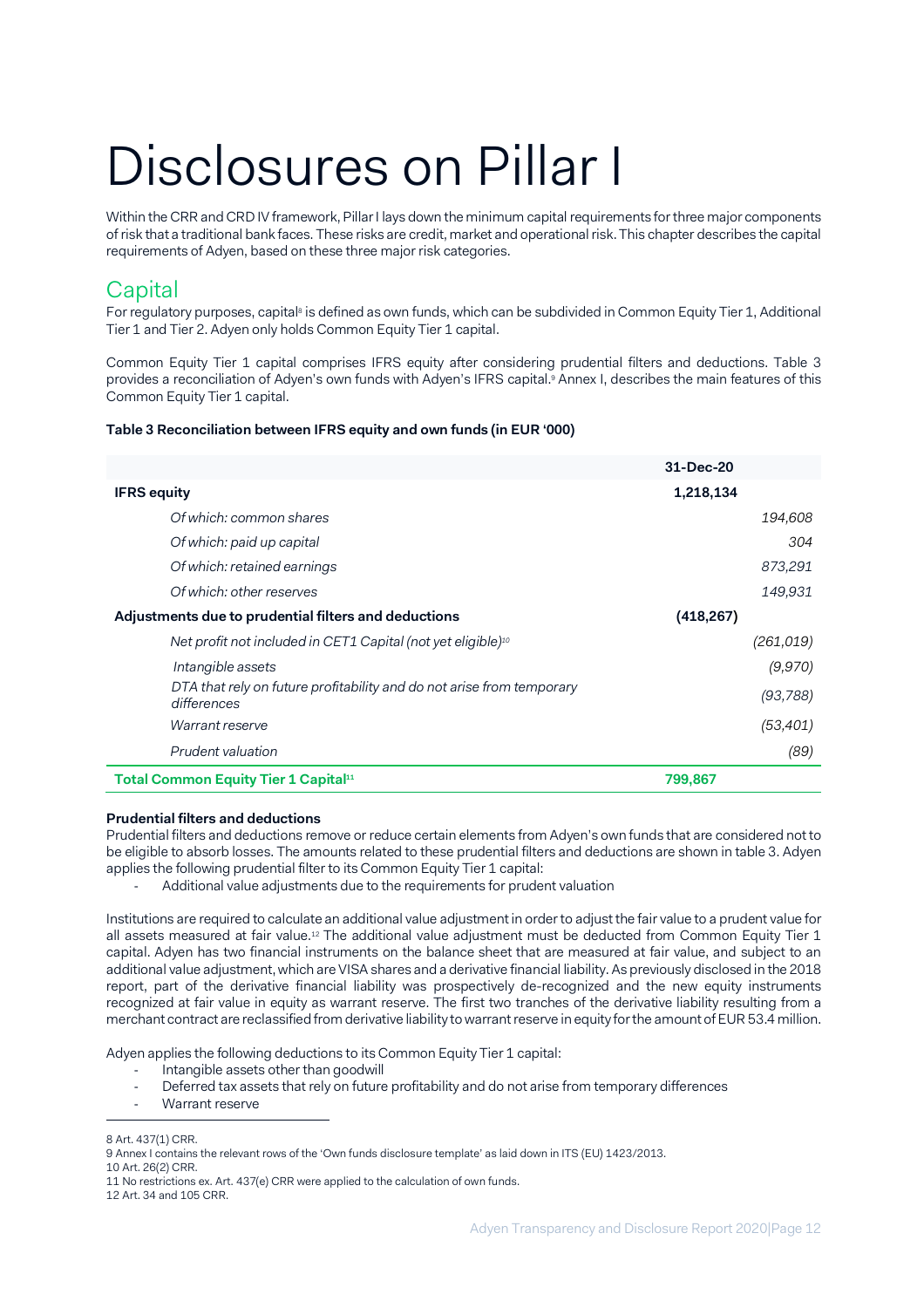Net profit not included in CET1 Capital (not yet eligible)

As of 31 December 2020, Adyen's total Common Equity Tier 1 Capital amounted to EUR 800 million when excluding net profits for the year. Once Adyen's net profits are formally confirmed, they may be included in CET1 capital, which would result in a CET1 Capital position of EUR 1,061 million.

### Capital requirements

Adyen applies the standardized approaches to determine how much capital it is required to hold for credit and market and applies the Basic Indicator Approach for operational risk. Resulting from Adyen's business model, capital requirements for operational risk are the highest.

#### Credit risk

Credit risk can originate from the risk that a counterparty will not settle the full value of an obligation — neither when it becomes due, nor thereafter. Adyen is and will continue to be subject to the risk of actual or perceived deterioration of the commercial and financial soundness, or perceived soundness, of merchants and other financial institutions, in particular in relation to receivables from financial institutions regarding settled payment transactions, and cash and cash- equivalents held at financial institutions. In addition, Adyen has credit risk on certain contract assets and from offering merchants a pre-financing service, which it refers to as Sales Day Payout. Adyen has no derivatives or securities financing transactions, nor positions in securitizations.

At 31 December 2020, Adyen's total credit exposures amounted to EUR 4.1 billion resulting in total risk-weighted exposures of EUR 926.2 million and an own funds requirement of EUR 74.1 million.13. The majority of Adyen's exposures have a short-term duration, with residual maturities of days. For this reason, Adyen does not disclose a break-down of exposures by residual maturity<sup>14</sup>. Additionally, Adyen does not disclose on its concentration risk<sup>15</sup> as Adyen does not have a loan portfolio. Adyen is aware of the concentration of its exposures, most notably on partner banks, which is reflected in its Pillar 2 add-on for concentration risk.

Table 4 provides an overview of Adyen's credit risk exposures, showing the average over 2020, the exposure as per 31 December 2020 and the total amount of risk-weighted exposures broken down by exposure class.<sup>16</sup>

| Exposure Class                         | Average exposures | <b>Total exposures</b> | <b>Total risk-weighted</b><br>exposures |
|----------------------------------------|-------------------|------------------------|-----------------------------------------|
| <b>Standardized Approach</b>           |                   |                        |                                         |
| - Central governments or central banks | 1,433,477         | 1,606,682              | 3,744                                   |
| - Corporates                           | 270.316           | 318,422                | 253,558                                 |
| - Institutions                         | 1,467,504         | 1,965,975              | 411,492                                 |
| - Equities                             | 37,252            | 20,883                 | 20,883                                  |
| - Other                                | 214,846           | 236,529                | 236,529                                 |
| <b>Total</b>                           | 3,423,394         | 4,148,490              | 926,205                                 |

#### **Table 4 Exposures by exposure class (in EUR '000)**

#### **Credit risk mitigation**

Credit risk mitigation techniques are used to reduce the credit risk associated with its credit exposures. As a credit risk mitigation technique, Adyen employs off-balance sheet netting with one of its foreign counterparties. This regards an enforceable master netting arrangement that allows offsetting in the even to default, collateralized by a debt security issued by a central government that has a credit assessment of an external credit rating agency<sup>17</sup>. The collateral is valued at market value and risk weighted at 10% as an exposure to central governments. As of 31 December 2020, the total exposure to this counterparty was EUR 73.0 million, of which 37.4 million is secured by collateral. Table 5 shows the split between secured and unsecured exposures, broken down by exposure class.

l

<sup>13</sup> Art. 438(c) CRR.

<sup>14</sup> Art. 442(f) CRR.

<sup>15</sup> Art. 442(e,g) CRR.

<sup>16</sup> Art. 442(c) CRR.

<sup>17</sup> Art. 453 CRR.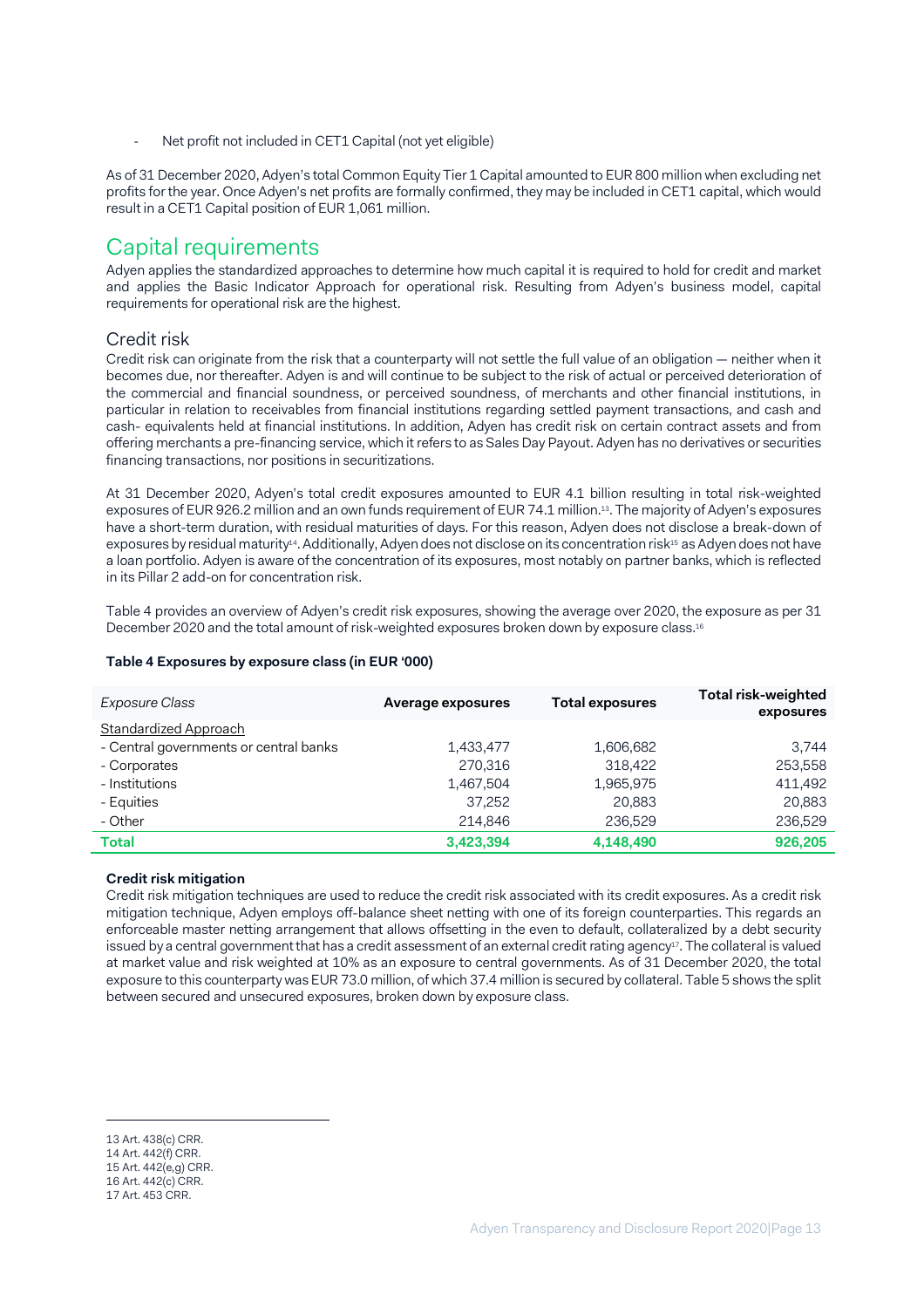#### **Table 5 Unsecured and secured exposures by exposure class (in EUR '000)**

| Exposure Class                         | <b>Unsecured exposures</b> | <b>Exposures secured by</b><br>collateral |
|----------------------------------------|----------------------------|-------------------------------------------|
| <b>Standardized Approach</b>           |                            |                                           |
| - Central governments or central banks | 1,606,682                  |                                           |
| - Corporates                           | 318,422                    |                                           |
| - Institutions                         | 1,965,975                  | 37.436                                    |
| - Equities                             | 20,883                     |                                           |
| - Other                                | 236,529                    |                                           |
| <b>Total</b>                           | 4,148,490                  | 37,436                                    |

#### **Credit risk adjustments**

Adyen considers an exposure to be past due if it has been due for more than one day and considers an exposure in default and impaired when either or both of the following have taken place:18

- The counterparty is past due more than 90 days
- The counterparty is considered unlikely to pay, for example due to bankruptcy or other factors

Adyen assesses on a forward-looking basis the expected credit loss associated with its debt instruments carried at amortized cost. The impairment methodology applied depends on whether there has been a significant increase in credit risk. For trade receivables and contract assets, Adyen applies the simplified approach, which requires expected lifetime losses to be recognized from initial recognition of the assets.<sup>19</sup>

At reference date, Adyen had EUR 20.0 million exposures in default<sup>20</sup>, for which it has provisioned EUR 4.8 million as a general credit risk adjustment. It should be noted these defaulted exposures are now recognized due to the publication of the new guidelines on the definition of default (EBA/GL/2016/07), which entered into force as of 1 January, 2021.

Table 6 reports the exposure amounts that are past due for 90 days or more, broken down by country of the defaulted counterparty<sup>21</sup>. Most of these non-performing exposures are due from Corporates<sup>22</sup> and represent invoices for payment services that were not collected via transaction flows (i.e. Trade receivables).

#### **Table 6 Exposures past due for 90 days or more by country of exposure (in EUR '000)**

| Country of counterparty         | <b>Exposures past</b><br>due >90 days |
|---------------------------------|---------------------------------------|
| (NL) the Netherlands            | 8,146                                 |
| (US) United States of America   | 6,921                                 |
| (SG) Singapore                  | 1,377                                 |
| (DE) Germany                    | 854                                   |
| (FR) France                     | 659                                   |
| (CH) Switzerland                | 357                                   |
| (CN) People's Republic of China | 332                                   |
| (GB) United Kingdom             | 217                                   |
| Other                           | 1,126                                 |
| <b>Total exposure value</b>     | 19,989                                |

#### **Use of External Credit Assessment Institutions**

Adyen applies ratings from External Credit Assessment Institutions<sup>23</sup> (ECAIs) to determine the risk weight of an exposure. With respect to its rated exposures, Adyen by default uses Moody's whenever it has a rating available. Only in the case that no rating of Moody's is available, Adyen uses a rating provided by Fitch. Adyen therefore does not cherry-pick its ratings. In order to determine the risk weight of an exposure, a rating is converted into the corresponding credit quality

í

20 As of 1 January, 2021, the new guidelines on the definition of default (EBA/GL/2016/07) entered into force, which specify thresholds for institutions to recognize defaulted exposures. As a result, Adyen's defaulted exposures are now recognized under the credit risk framework. Thus, the recognition of defaulted exposures is purely due to a regulatory change rather than a change to Adyen's non-performing exposures. 21 Art. 442(h) CRR.

22 Art. 442(g) CRR.

<sup>18</sup> Art. 442(a) CRR. Definition is in line with Art. 178 CRR.

<sup>19</sup> Art. 442(b) CRR.

<sup>23</sup> Art. 444 CRR.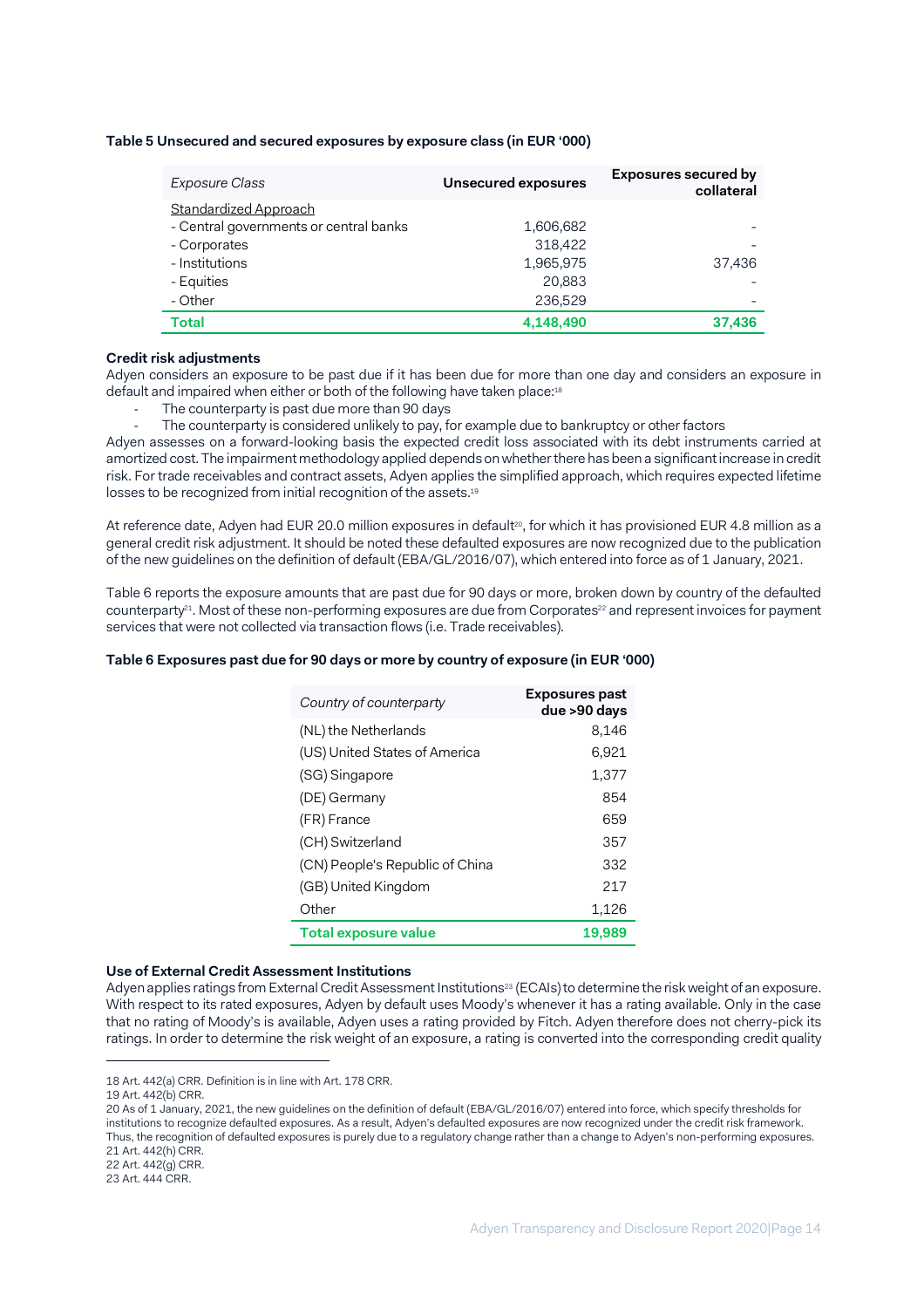step based on the standard association as published by the EBA.<sup>24</sup> Adyen uses ECAIs in order to determine the riskweight of exposures belonging to the following three exposure classes:

- Central governments or central banks
- **Institutions**
- **Corporates**

Exposures to unrated counterparties are by default 100% risk weighted, in line with CRR Art. 122(2). Unrated institutions are risk weighted in accordance with CRR Art. 121.

#### **Equities in the banking book**

Adyen's exposure to equities in the banking book<sup>25</sup> arises from a holding of convertible preferred Visa shares. Adyen obtained these shares as the result of its previous holding in Visa Europe, which subsequently was acquired by Visa Inc., and resulted, amongst others, in Adyen being issued shares of Visa Inc. as consideration for the acquisition.

During the current year, Visa Inc. effected a partial conversion of 50% of the Series C preferred stock into Series A preferred stock. As the Series A preferred stock are convertible into Visa Inc. common stock and are freely tradeable upon conversion, Adyen converted and sold all Series A preferred stock at fair market value (EUR 23.1 million).

The remaining Visa shares are stated at fair value for EUR 20.9 million, which is based on the fair value of Visa Inc. Series C common stock, adjusted for lack of marketability, multiplied by an initial conversion rate of preferred stock into common stock. These shares have no stated maturity and carry the right to receive discretionary dividend payments. Due to a restriction on transfer, the remaining Visa shares cannot be freely traded.

Furthermore, Adyen gained EUR 1.005 million on non-trading financial assets mandatorily at fair value through profit or loss, which were recognized in the income statement. Due to an exchange loss of EUR 1.064 million, the net effect on other financial results is a loss of EUR 59 thousand.

As per 31 December 2020, the total exposure value of equities in the banking book amounted to EUR 20.9 million, resulting in an own funds requirement of EUR 1.7 million. Exposures relating to equities are perpetual.26

24 ITS (EU) 2018/634. 25 Art. 447 CRR. 26 Art. 442(f) CRR.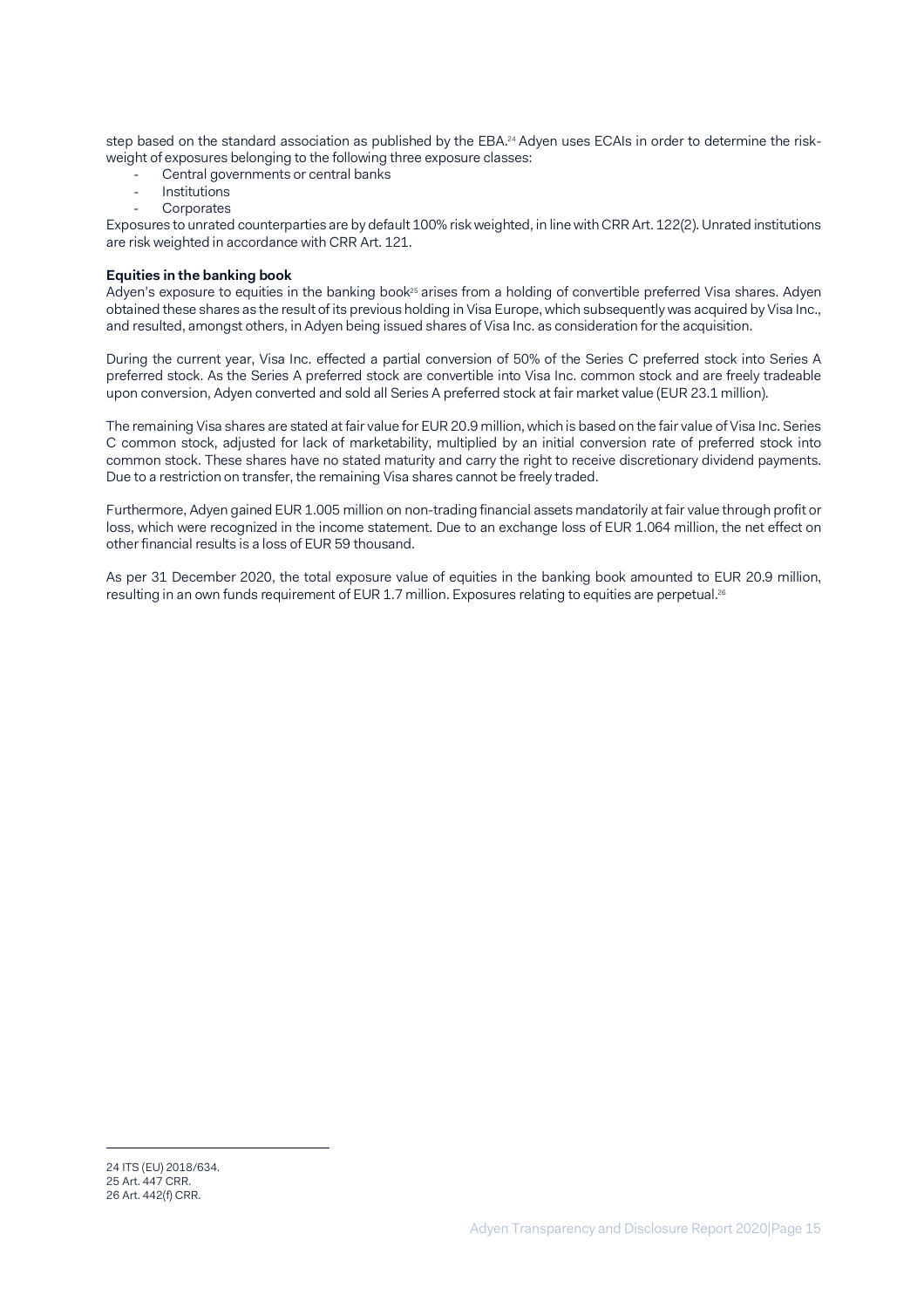#### **Credit portfolio**

In table 7, the distribution of exposures across different risk weights is shown.

#### **Table 7 Exposures by risk weight (in EUR '000)**

| Risk weight    | $0\%$                                             | <b>10%</b> | 20% | $50\%$ $100\%$ | 150% | 1250% |
|----------------|---------------------------------------------------|------------|-----|----------------|------|-------|
| Exposure value | 1,606,682 37,436 1,918,156 114,761 451,466 19,989 |            |     |                |      |       |

Additionally, table 8 provides a geographical breakdown of Adyen's total exposures to credit risk separately for each exposure class.<sup>27</sup>

#### **Table 8 Exposure by country (in EUR '000)**

| Exposure Class                       | <b>NL</b> | US        | <b>GB</b>                | <b>DE</b>                | <b>BR</b>                | <b>FR</b>                | ES     | <b>BE</b>                | Other   | Total     | %      |
|--------------------------------------|-----------|-----------|--------------------------|--------------------------|--------------------------|--------------------------|--------|--------------------------|---------|-----------|--------|
| Standardized Approach                |           |           |                          |                          |                          |                          |        |                          |         |           |        |
| Central governments or central banks | 1,499,826 | 92,089    | 7,951                    | $\sim$                   | 6,088                    | $\equiv$                 |        | $\overline{\phantom{0}}$ | 729     | 1,606,682 | 38.7%  |
| Institutions                         | 217,131   | 869,774   | 438,576                  | 125,331                  | 98,030                   | 51,266                   | 49,890 | 23,030                   | 92,947  | 1,965,975 | 47.4%  |
| Corporates                           | 127,621   | 109,553   | 44,254                   | 1,408                    | 125                      | 1,303                    | 458    | 24,325                   | 9,374   | 318,422   | 7.7%   |
| Equities                             | $\sim$    | 20,883    | $\overline{\phantom{a}}$ | $\overline{\phantom{a}}$ | $\overline{\phantom{0}}$ | $\overline{\phantom{a}}$ | -      |                          | $\sim$  | 20,883    | 0.5%   |
| Other                                | 76.455    | -         | $\overline{\phantom{0}}$ | $\overline{\phantom{0}}$ | $\overline{\phantom{0}}$ | $\overline{\phantom{a}}$ | ۰      | $\sim$                   | 160,074 | 236,529   | 5.7%   |
| Total exposure value                 | 1,921,033 | L.092,299 | 490,780                  | 126,739                  | 104,243                  | 52,569                   | 50,349 | 47,355                   | 263,124 | 4,148,490 | 100.0% |
| Total %                              | 46.3%     | 26.3%     | 11.8%                    | 3.1%                     | 2.5%                     | 1.3%                     | 1.2%   | 1.1%                     | 6.3%    | 100.0%    |        |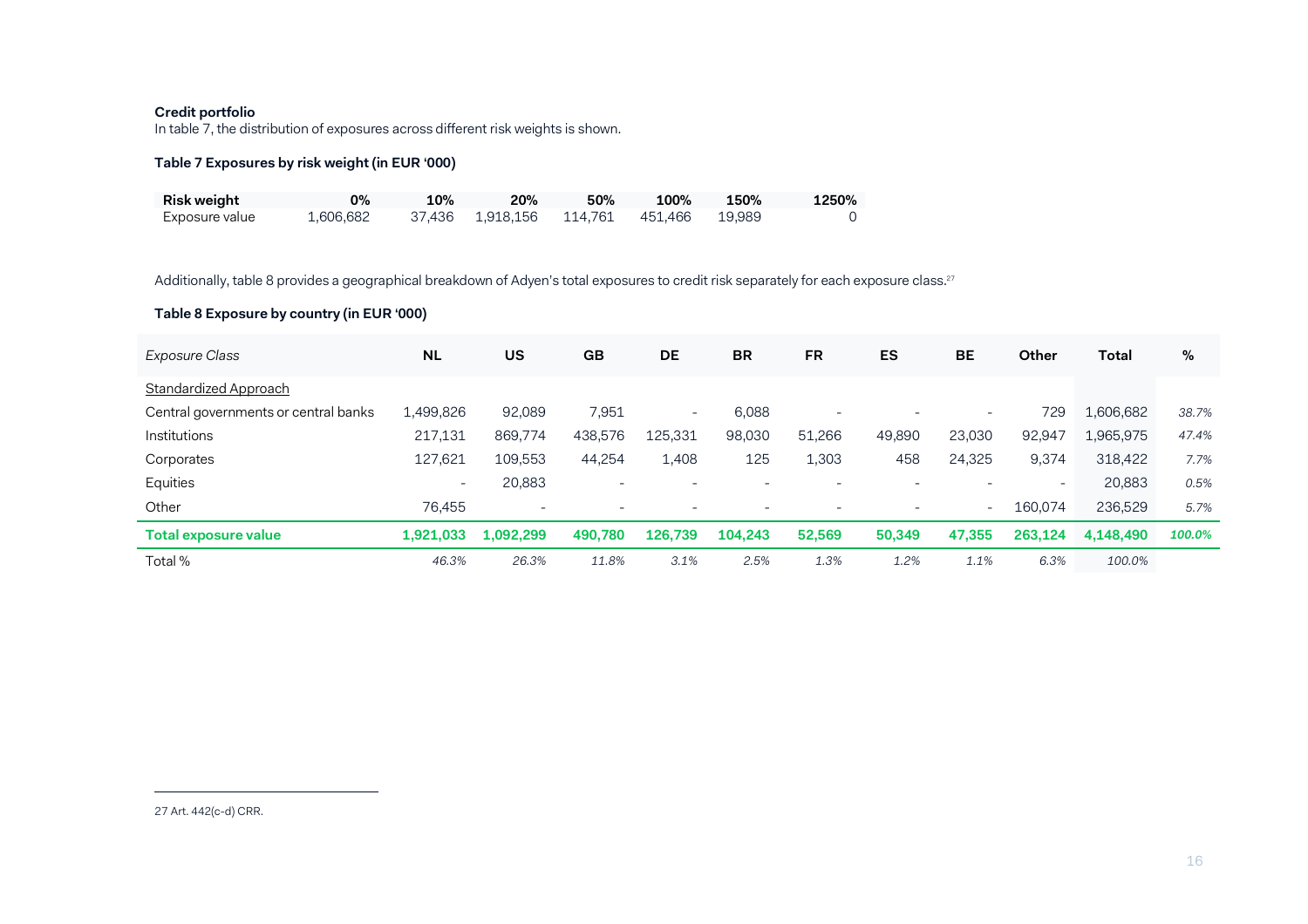#### Market risk

Market risk<sup>28</sup> comprises price risk from financial instruments, interest rate risk, foreign-exchange risk and commodities risk. Adyen does not hold trading book items and has no commodity positions. The interest rate risk is minor as all liabilities are non-interest bearing and interest rate effects on assets (own cash balances) are limited. Adyen has no appetite to add new equity positions to its balance sheet next to the current VISA shares that have been described in the section 'Equities in the banking book. Therefore, the main market risk to Adyen is the foreign-exchange risk resulting from its international operations.

Adyen applies the standardized approach in order to calculate its own funds requirements for market risk. Adyen's total risk exposure amount for market risk is EUR 526.6 million resulting in an own funds requirement of EUR 42.1 million. 29

#### *Foreign-exchange risk*

The strengthening or weakening of the euro impacts the translation of Adyen's net revenues generated from its international operations that are denominated in foreign currencies, into the euro. Additionally, in connection with providing its services in multiple currencies, Adyen generally sets its foreign-exchange rates once per day. Adyen may face financial exposure as a result of fluctuations in foreign-exchange rates between the times that Adyen sets them. Given that Adyen also holds some merchants' and own funds in non-euro currencies, its financial results are affected by the translation of these non-euro currencies into euro. While Adyen has measures in place intended to manage its foreign-exchange risk (i.e. natural hedges and spot trades for any net open positions), no assurance can be given that fluctuations in foreign-exchange rates will nevertheless have a significant impact on Adyen's results of operations. Adyen is exposed to foreign-exchange risk on its assets and liabilities denominated in currencies other than the functional currency, including certain contract assets, its holding of Visa shares and the assets and liabilities of its subsidiaries. The majority of these assets through which Adyen is exposed to foreign currency risk are denominated in US dollar.

#### Operational risk

Adyen recognizes that operational risks<sup>30</sup> are associated with achieving its business objectives. Operational risk concerns the risk of losses resulting from inadequate or failed internal processes, people and systems or from external events. Adyen has therefore implemented an internal control framework that is designed to manage the risks effectively and efficiently and to provide reasonable assurance that objectives can be met. The operational risks that are most material to Adyen are outlined below.

#### *Merchants' potential liability for shopper chargebacks*

When shoppers claim that a merchant has not performed, the issuing banks can file chargebacks. Adyen seeks to offset such chargebacks with the payouts to the merchants, but may not be able to succeed in full. While Adyen has implemented risk mitigation, including withholding funds from the payouts to its merchants based on assumptions and estimates that Adyen believes are reasonable to cover such eventualities, the measures, including the withheld funds, may not be sufficient to cover for the chargeback amounts.

#### *Availability of products and services*

Adyen's systems and those of its third-party service providers, including data center facilities and communication networks, have experienced service interruptions in the past and may experience significant service interruptions in the future. Frequent or persistent interruptions in Adyen's services could cause current or potential merchants to believe that its systems are unreliable, leading them to switch to a competitor or to avoid Adyen's products and services. Moreover, to the extent that any system failure or similar event results in damages to Adyen's merchants or their business partners, these merchants or partners could seek significant compensation or contractual penalties from Adyen for their losses, which, even if unsuccessful, could likely be time-consuming and costly for Adyen to address. Furthermore, frequent or persistent interruptions could lead to regulatory scrutiny, significant fines and penalties, and/or mandatory and costly changes to its business practices, or could ultimately cause Adyen to lose its regulatory licenses.

#### *Information security*

Adyen and its merchants, partners and others who use its services, obtain and process a large amount of sensitive data. Adyen's and its partners' IT systems may be vulnerable to physical and electronic breaches, computer viruses and other attacks by cyber-criminals, internet fraudsters, employees or others, which could lead to, amongst other things, a leakage of merchants' data, damage related to incursions, destruction of documents, inability or delays in processing transactions and unauthorized transactions. Any real or perceived privacy breaches or improper use of, disclosure of, or access to such data could harm Adyen's reputation as a trusted brand in the handling and protection of this data. Although Adyen carries cyber liability insurance that Adyen believes to be reasonable to cover such eventualities, it may be possible that the insurance is insufficient to cover all losses.

28 Art. 445 CRR. 29 Art. 438(e) CRR.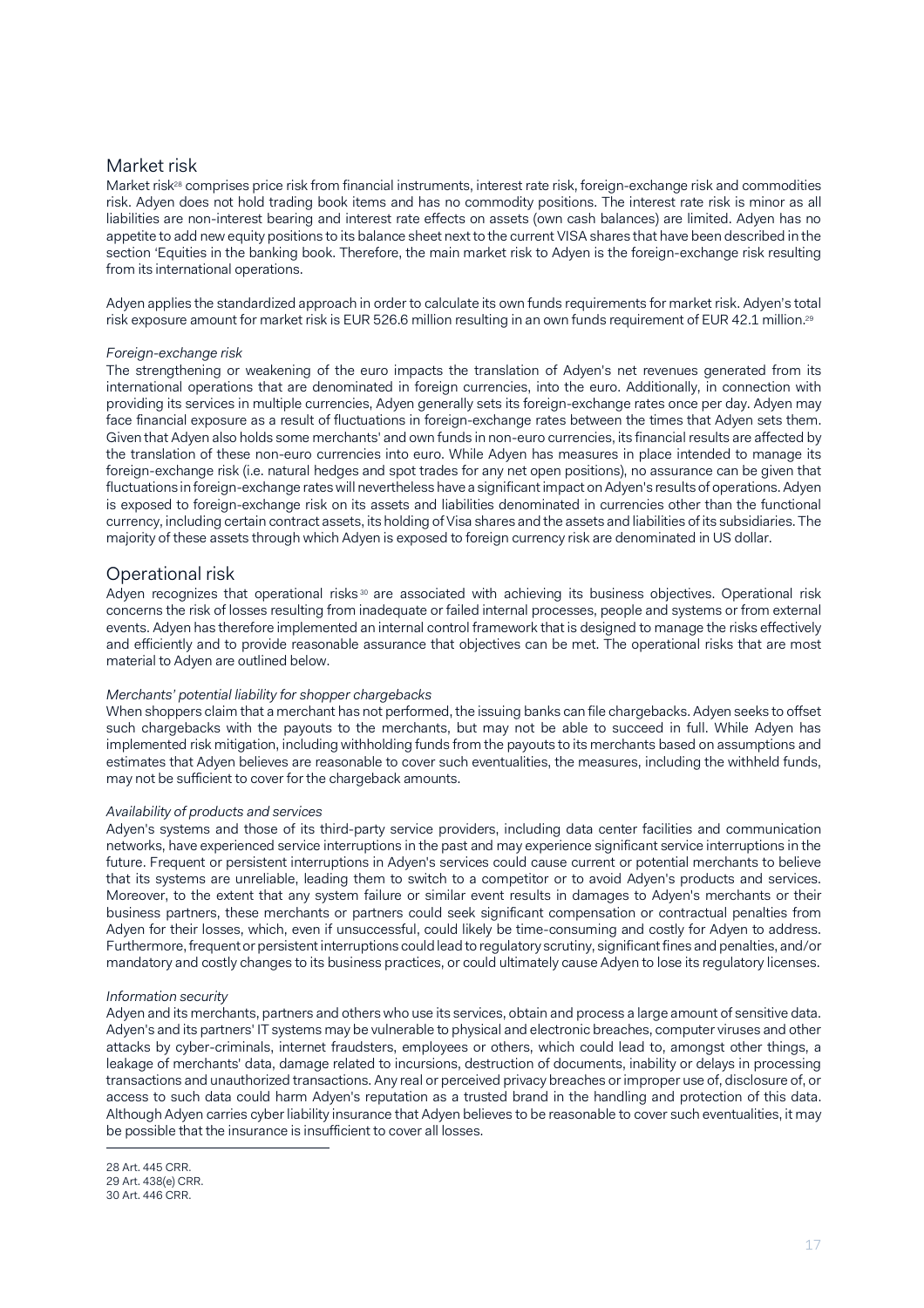#### *Data privacy*

Adyen is subject to complex and evolving Dutch, European and other jurisdiction's laws, rules, regulations, orders and directives (referred to as "privacy laws") relating to the collection, use, retention, security, processing and transfer of personally identifiable information about its merchants, their shoppers, third parties and others and their transactions in the countries where Adyen operates. Much of the personal data that Adyen processes, especially financial information, is regulated by multiple privacy laws and, in some cases, the privacy laws of multiple jurisdictions. In many cases, these laws apply not only to third-party transactions, but also to transfers of information between or among Adyen and its subsidiaries. Any failure, or perceived failure, by Adyen to comply with its privacy policies or with any applicable privacy laws in one or more jurisdictions could result in proceedings or actions against Adyen by governmental entities or others, including class action privacy litigation in certain jurisdictions, significant fines, penalties, judgments and resulting reputational damage.

#### *Entrepreneurial culture*

Adyen's entrepreneurial culture has been one of the primary drivers of its historical growth. As Adyen grows, it may not be able to maintain its entrepreneurial company culture, which fosters innovation and talent. The working from home restrictions due to the pandemic add to the challenge of maintaining, transferring and fostering the right company culture. If Adyen does not successfully manage its growth, and is not able to differentiate its business from those of its competitors, drive value for and retain merchants, or effectively align its resources with its goals and objectives, Adyen may not be able to compete effectively against its competitors, leading to declining growth and revenues.

#### *Talent*

Adyen's future performance depends substantially on the continued services of key talent and its ability to attract, retain, and motivate such talent. The loss of the services of any of Adyen's key talent or Adyen's inability to attract highly qualified key talent may adversely affect its operations.

#### *Integrity*

Integrity risk is the risk of inappropriate behavior of management and employees or third parties (merchants, suppliers, advisers) posing a current or future threat to Adyen and/or the proper functioning of the financial system, that can be attributed to Adyen or in which Adyen acts imputable. Such inappropriate behavior could refer to violations of law, regulations, internal policies, and market expectations of ethical business conduct. If Adyen (or a third party it does business with) fails to comply with laws and regulations, or market expectations of ethical business conduct, supervisory authorities may initiate legal and regulatory proceedings against Adyen.

Adyen has policies and procedures that it believes are sufficient to comply with the relevant anti-money laundering, anticorruption and sanctions rules and regulations. Inability to prevent integrity risks from materializing can have severe consequences, including litigation, sanctions, administrative measures, fines, criminal penalties and reputational consequences.

#### *Intellectual property rights*

As substantially all of Adyen's intellectual property is developed in-house, the protection of such intellectual property, including Adyen's platforms, trademarks, copyrights, domain names, trade dress, and trade secrets, is important to the success of its business. Adyen seeks to protect its intellectual property rights by relying on applicable laws and regulations, as well as a variety of administrative procedures. Adyen's intellectual property rights may be contested, circumvented, or found unenforceable or invalid, and Adyen may not be able to prevent third-parties from infringing, diluting, or otherwise violating them. Any failure to adequately protect or enforce Adyen's intellectual property rights, or significant costs incurred in doing so, could diminish the value of its intangible assets.

As the number of products in the technology and payments industries increases and the functionality of these products further overlaps, Adyen may become increasingly subject to intellectual property infringement and other claims. The ultimate outcome of any allegation is often uncertain and, regardless of the outcome, any such claim, with or without merit, may be time-consuming, result in costly litigation, divert management's time and attention, and require Adyen to, among other things, stop providing transaction processing and other payment-related services or redesign, stop selling its products or services, pay substantial amounts to satisfy judgments or settle claims or lawsuits, pay substantial royalty or licensing fees, or satisfy indemnification obligations that Adyen has with certain parties with whom Adyen has commercial relationships.

#### *Tax*

Social tolerance for tax avoidance is decreasing and international developments have led to the introduction of stricter regulations around tax avoidance. Adyen has a low risk appetite to be involved in activities aimed at evasion or avoidance of tax regulations by itself or third parties through the provision of its services. The determination of Adyen's worldwide position for income taxes, value-added taxes and other tax liabilities requires clear processes and controls by which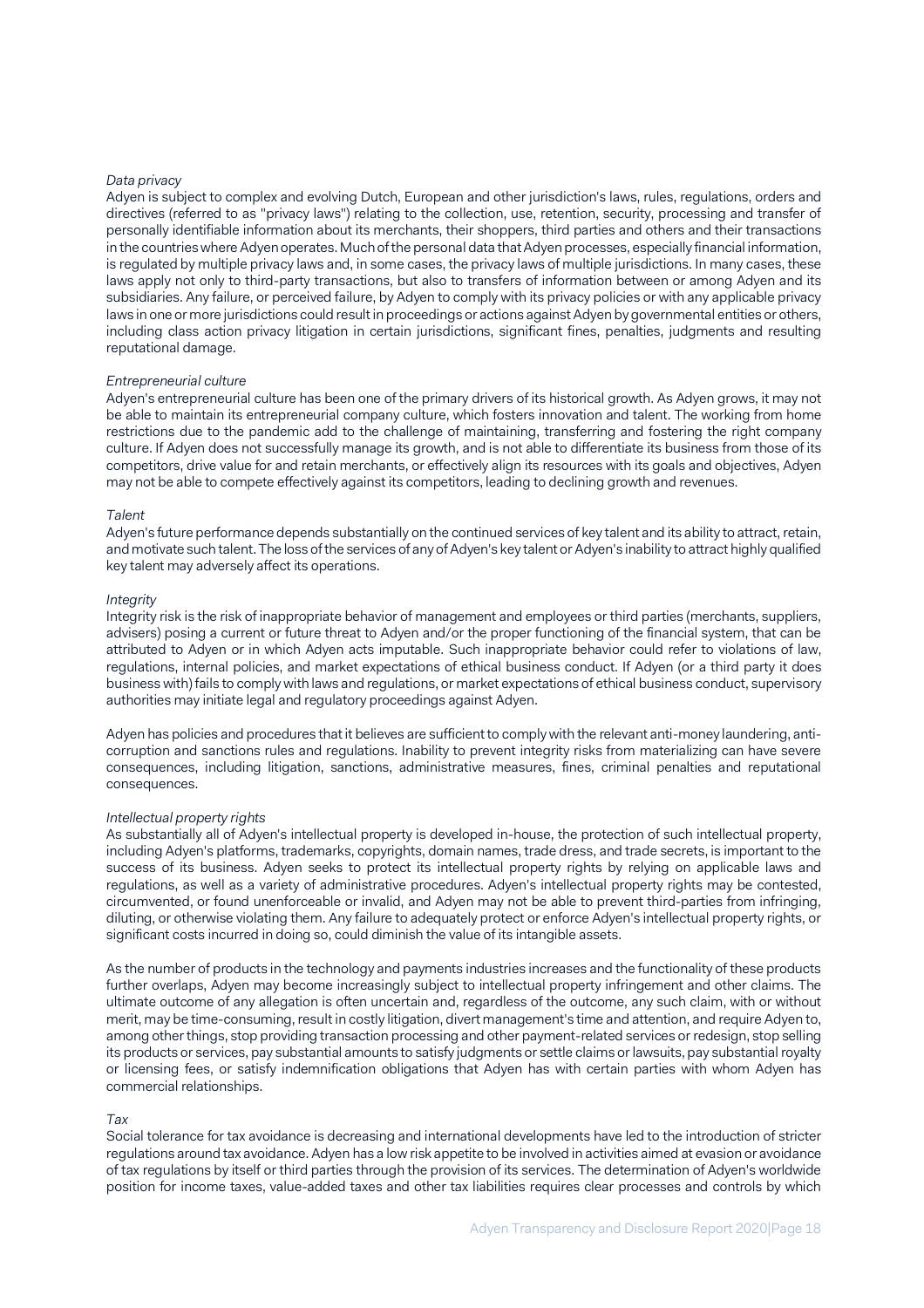Adyen aims to automate as much as possible as to reduce the amount of manual intervention. Adyen's determination of its tax liability is always subject to audit and review by applicable domestic and foreign tax authorities. Any adverse outcome of any such audit or review could have a negative effect on Adyen's business and the ultimate tax outcome may differ from the amounts recorded in its financial statements.

#### **Basic indicator approach**

Adyen applies the basic indicator approach in order to calculate its own funds requirements for operational risk under Pillar 1. Under the basic indicator approach, the own funds requirement for operational risk is equal to 15% of the average over three years of the relevant indicator. Where the relevant indicator refers to the sum of several elements within the profit and loss statement of the institution.

Adyen's total risk exposure amount for operational risk is EUR 986.5 million resulting in an own funds requirement of EUR 78.9 million. $^{\rm 31}$  Table 9 shows the build-up of the relevant indicator, based on the last three years.

#### **Table 9 Build-up of the relevant indicator (in EUR '000)**

|                                                   | 2018        | 2019        | 2020        | <b>Relevant</b><br>indicator | Own funds<br>requirement |
|---------------------------------------------------|-------------|-------------|-------------|------------------------------|--------------------------|
| Commissions/fees receivables                      | 1,642,200   | 2,642,121   | 3,622,037   |                              |                          |
| Sale of goods                                     | 10,748      | 14,653      | 19,353      |                              |                          |
| Commission/fees payable                           | (1,270,473) | (2,105,929) | (2,935,182) |                              |                          |
| Changes in inventory                              | (9,029)     | (16, 545)   | (22,007)    |                              |                          |
| Interest receivable and similar income            | 316         | 70          | 1,052       |                              |                          |
| Interest payable and similar charges              | (1,516)     | (4,633)     | (9,406)     |                              |                          |
| Income from shares and other variable/fixed yield | 101         | 264         | 281         |                              |                          |
| <b>Relevant indicator</b>                         | 372,347     | 530.001     | 676,128     | 526,159                      | 78.924                   |

### Countercyclical capital buffer

Adyen is subject to an institution specific countercyclical buffer<sup>32</sup> requirement. The geographical distribution of Adyen's credit exposures relevant for the calculation of the countercyclical capital buffer is shown in Annex II. As can be concluded from table 10 below, the institution-specific countercyclical capital buffer rate for Adyen is 0.00024%, which amounts to an institution-specific countercyclical capital buffer of EUR 6 thousand.

#### **Table 10 Countercyclical buffer (in EUR '000)**

| Institution-specific countercyclical capital buffer             | 31-Dec-20 |
|-----------------------------------------------------------------|-----------|
| Total risk exposure amount                                      | 2.439.397 |
| Institution specific countercyclical capital buffer rate        | 0.00024%  |
| Institution specific countercyclical capital buffer requirement |           |

### Leverage

Leverage means the relative size of an institution's assets and off-balance sheet obligations as compared to the institution's own funds.

#### Leverage ratio

The leverage ratio<sup>33</sup> is a monitoring tool used to assess the risk of excessive leverage within institutions. It is defined as Tier 1 capital divided by a non-risk-based measure of the on- and off-balance sheet items. By restricting the build-up of leverage, the leverage ratio aims to avoid destabilizing deleveraging processes that can damage the broader financial system and the economy.

The Banking Package introduces a binding 3% leverage ratio as a Pillar 1 requirement. In the CRR the leverage ratio is currently solely a reporting and disclosure requirement. The 3% leverage ratio requirement will be applicable from 24 months after the entry into force (28 June 2021).

31 Art. 438(f) CRR.

32 Art. 440 CRR.

<sup>33</sup> Art. 451 CRR.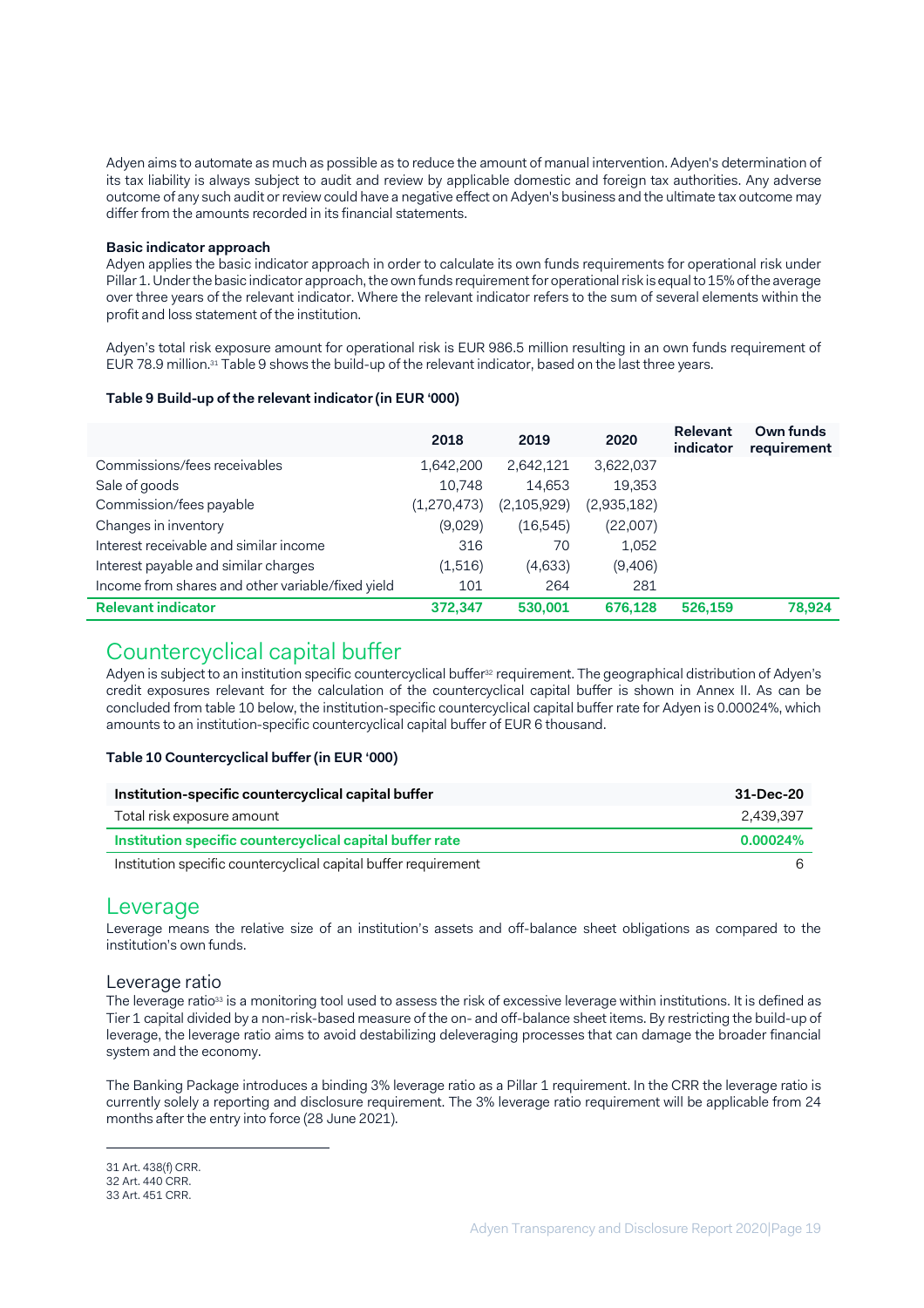As per 31 December 2020 Adyen had a leverage ratio of 19.7%. Once net profits are included in CET1 capital, the leverage ratio becomes 26.2%. Annex III provides detailed information on both the reconciliation between total assets as published in the financial statements and the total exposure measure.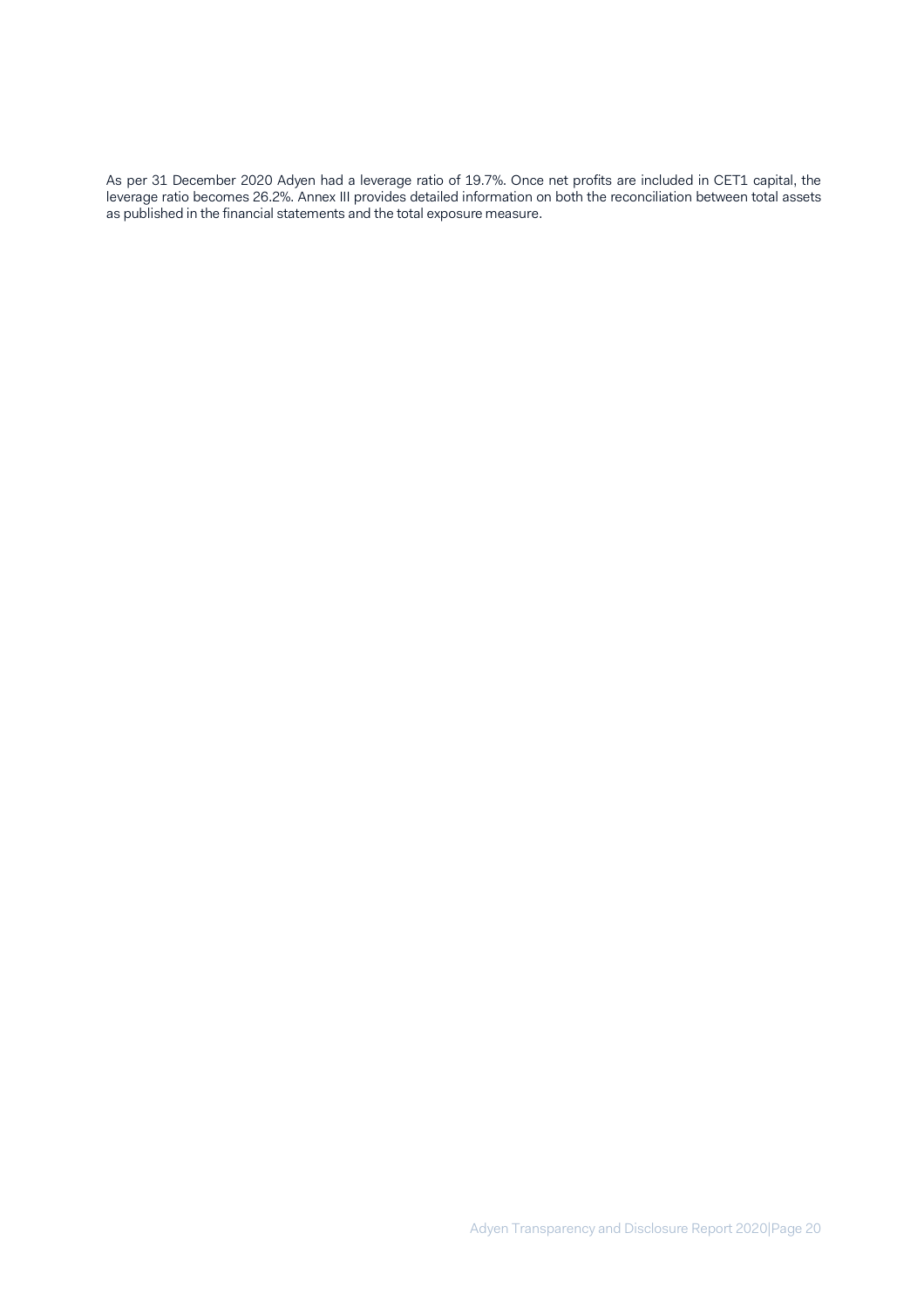# Disclosures on Pillar II

Pillar II sets out mandatory processes for institutions and supervisors to fulfill capital adequacy and liquidity adequacy requirements. Adyen combines the assessment of these requirements within its ICLAAP. This chapter describes Adyen's ICLAAP and specifically addresses interest rate risk in the banking book.

### Internal capital adequacy assessment process

Adyen has designed, implemented, maintains and monitors internal risk management and control systems to identify and manage risks associated with its strategy and activities. Additionally, Adyen uses stress testing to understand its financial resilience and to learn from its sensitivity to stress events. The stress scenarios that Adyen defines are based on exceptional but plausible events with an adequate degree of severity. Threats and trends relevant to the management board are included. Stress testing is performed in accordance with EBA guidelines on stress testing. The results from stress tests are used as input for fine-tuning Adyen's risk appetite, risk capacity and risk limits as a feedback mechanism. In 2020 Adyen's Internal Capital and Liquidity Adequacy Assessment Process (ICLAAP<sup>34</sup>) showed that Adyen has a high financial shock absorption capacity and adequate levels of capital and liquidity.

# Interest rate risk in the banking book

Interest rate risk on financial instruments included in the banking book<sup>35</sup> could arise from adverse movements in underlying interest rates. Although significant liabilities towards the merchants are present, these liabilities are noninterest bearing and are settled at short notice.

Adyen is exposed to interest rate risk in the banking book in relation to its High-Quality Liquid Assets (HQLA): cash held at central banks and government bonds. However, cash balances of Adyen are not significantly exposed to interest rate risk due to the fact that cash is used to settle the current liabilities towards the merchants at short notice. The nominal values of the bonds held-to-maturity are minimal as compared to the overall financial instruments balance, are shortterm in nature and are held-to-maturity leading to minimal interest rate risk. As a result of the nature of the products on the Adyen balance sheet the remaining interest rate risk is considered to be minimal.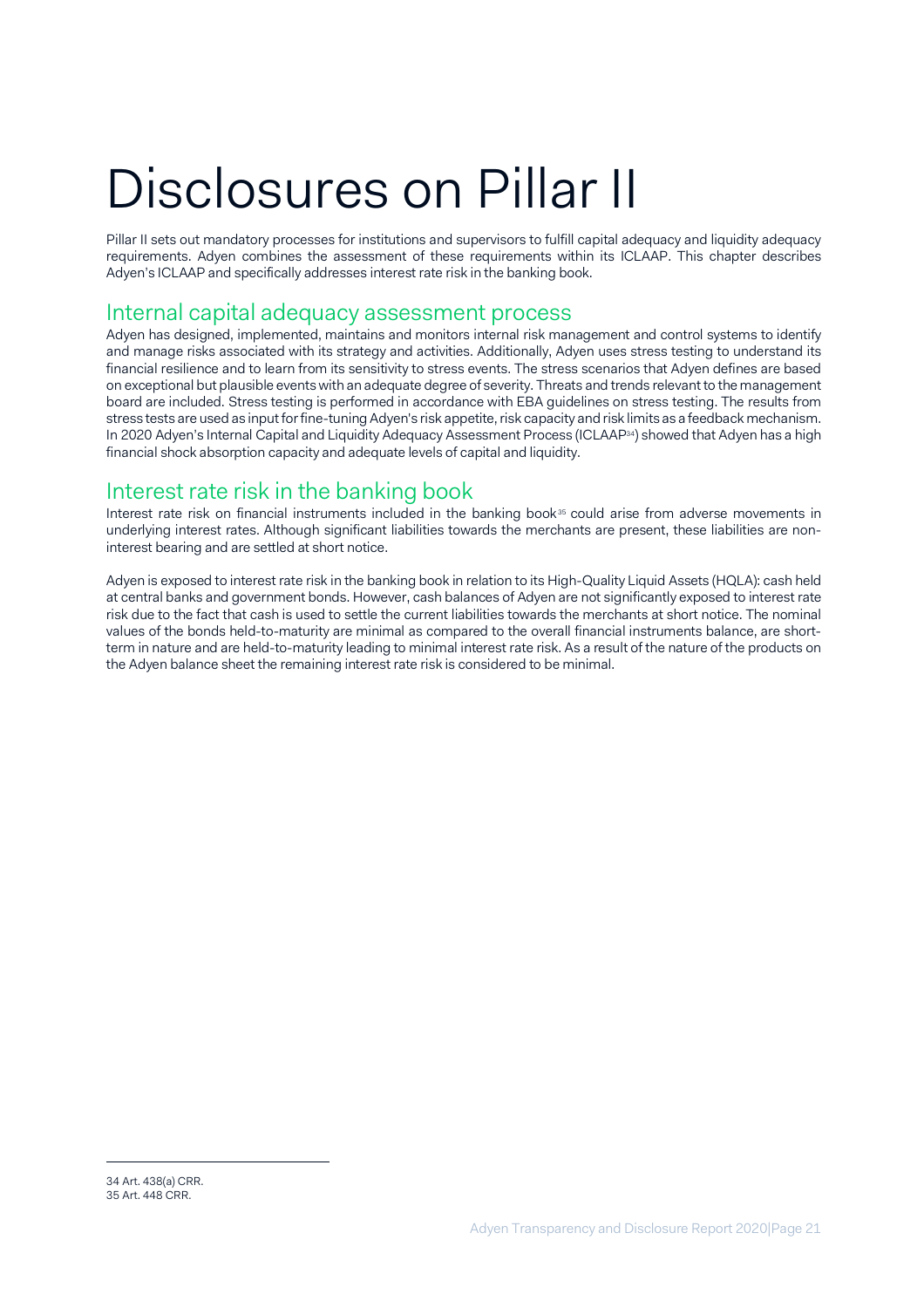# Remuneration

### Adyen's remuneration policy

Adyen's remuneration policy is rooted in the Adyen Formula and is in full compliance with all relevant international and local legislation and regulations. The remuneration policy of Adyen has been published on the company's website.

### Remuneration principles

Adyen's remuneration policy has the Adyen Formula at heart. The Adyen Formula consists of eight points on how we are successful to create long-term value for our merchants.

By retaining the remuneration principles set out in our remuneration policy, the remuneration is consistent with and promotes sound and effective risk management. As such, these remuneration principles also allow remuneration to contribute to long-term value creation and to discourage improper risk-taking.

#### Remuneration package

The size of a remuneration package is based on the scope of responsibilities, the employee's experience and performance, and the local market circumstances, which may differ from country to country.

A remuneration package may consist of a base salary, share-related remuneration, pension entitlements and other emoluments. For certain employees a remuneration package may also include variable income.

Adyen has the right pay mix in place to mitigate short-term orientation and contribute to the long-term performance of the company. This is specifically achieved by awarding staff members, including the Management Board, with (longterm) share-related remuneration. The purpose of the share-based payments is to put staff members in a financial ownership-like position where shares are concerned and for them to obtain an economic interest in the pursuit of Adyen's long-term objectives such as sustainable growth, development, profitability and financial success of Adyen.

# Variable remuneration

Adyen observes the laws and regulations applicable to the company, which includes the remuneration regulations as provided in the Act on Remuneration policy Financial Undertakings (*Wet beloningsbeleid financiële ondernemingen*) and the EBA Guidelines on Sound Remuneration Policies (EBA Guidelines) (the Remuneration Regulations). Adyen's remuneration policy is in line with the Remuneration Regulations.

Employees may be rewarded with variable remuneration. Variable remuneration, if awarded, will at all times not exceed the fixed to variable remuneration ratios as provided in the Remuneration Regulations. In accordance with the Remuneration Regulations, variable remuneration will be subject to hold back and claw back instruments. As no variable remuneration has been awarded to the members of the Management Board or the Supervisory Board in the financial year 2020, no variable remuneration has been adjusted or clawed back in accordance with these instruments.

The total global company-wide amount of variable remuneration awarded over 2020 was EUR 17.1 million (2019: EUR 16.7 million) compared to total staff expenses of EUR 180.0 million (2019: EUR 122.4 million).

# Identified staff

In 2020 there were 21 employees (2019: 21) identified as "Identified Staff" (staff that is considered to have a material impact on the risk profile of Adyen). None of these employees were entitled to a performance related bonus in 2020. As such, Adyen avoids short-term incentives and focuses for all staff that is considered to have a material impact on our business, including the Managing Directors, thereby contributing to the long-term performance and value creation of the company.

Table 11 provides an overview of remuneration awarded to identified staff over 2020, split into fixed and variable remuneration.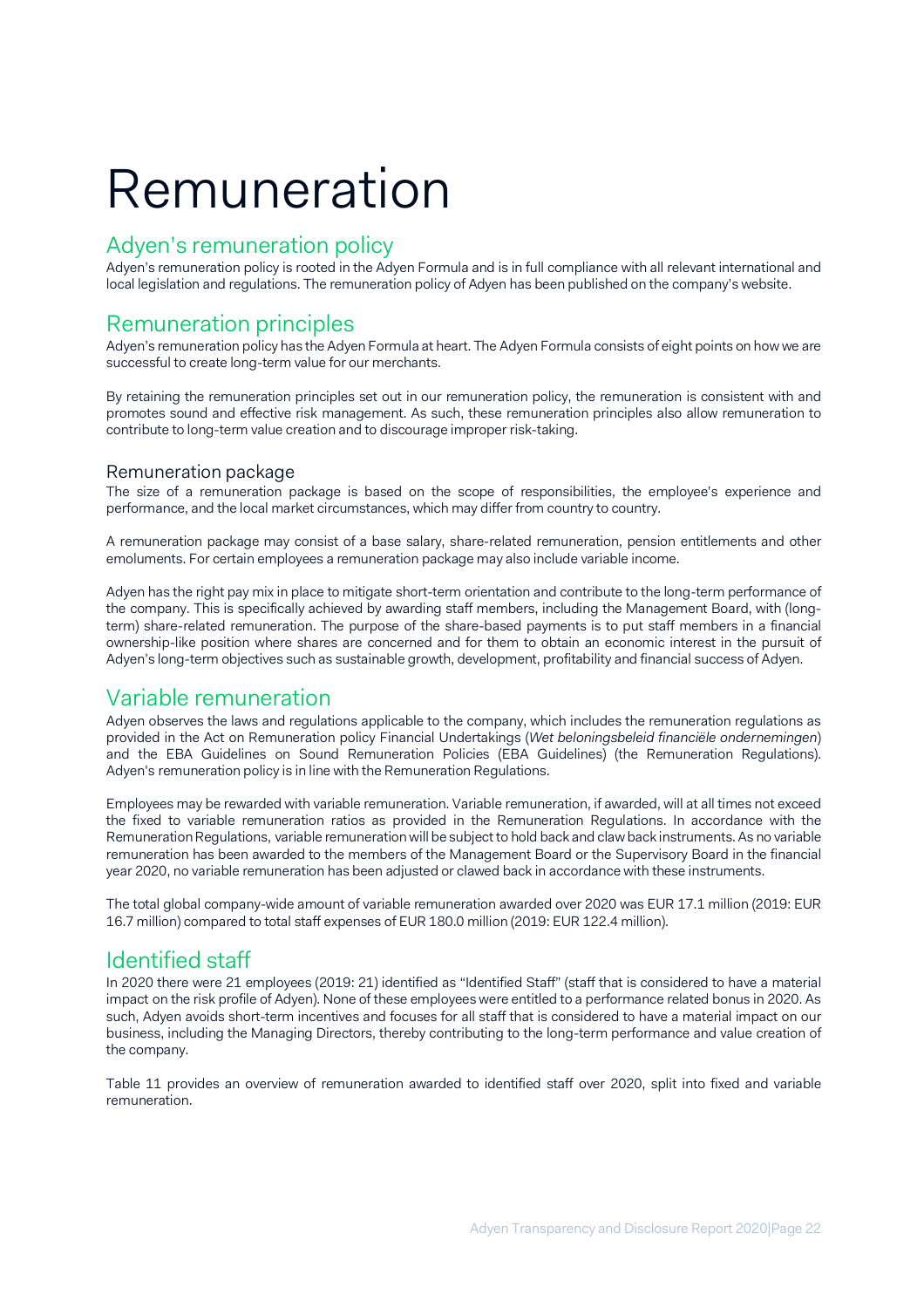#### **Table 11: Quantitative information on remuneration**

|                                  | Management &<br><b>Supervisory Board</b> | All other | <b>Total</b> |
|----------------------------------|------------------------------------------|-----------|--------------|
| <b>Number of beneficiaries</b>   | 10                                       | 11        | 21           |
| Fixed remuneration               |                                          |           |              |
| Cash based (in EUR '000)         | 2,939                                    | 1,807     | 4,746        |
| Instrument based (in EUR '000)   | 191                                      | 395       | 586          |
| Variable remuneration<br>Cash    |                                          |           |              |
| Shares                           |                                          |           |              |
| Share-linked instruments         |                                          |           |              |
| Other types                      |                                          |           |              |
| <b>Ratio (variable to fixed)</b> |                                          | ۰         |              |

#### Remuneration for the Management Board

In 2020 there were no employees to whom total annual remuneration (including employer pension contributions and any severance payments made) of EUR 1 million or more was awarded.

#### Nomination and Remuneration Committee

The Nomination and Remuneration Committee consist of four (4) Supervisory Directors as determined by the Supervisory Board. The current remuneration policy for the Management Board and the Supervisory Board and remuneration of the Managing Directors and fees for the members of the Supervisory Board was adopted at the shareholders meeting on May 26, 2020.

#### Remuneration for the Management Board

The remuneration policy that applies to the Managing Directors is in line with the remuneration policy that applies to all staff. Adyen's Management Board remuneration is consistent with and promotes a sound and effective risk management and has always been aligned with Adyen's strategy to create long-term value for its merchants. As such, the remuneration policy does not contain incentives that exclusively benefit Managing Directors themselves.

As of 2018 and in line with (i) the Act on Remuneration Policies in Financial Enterprises (*Wet beloningsbeleid financiële ondernemingen*), and (ii) the Guidelines on Remuneration Policies and Practices as formally adopted on 10 December 2010 by the Committee of European Banking Supervisors, Adyen does not award variable remuneration to the Managing Directors.

The remuneration of the Managing Directors is determined by the Supervisory Board with due observance of the remuneration policy as adopted by the General Meeting. The Managing Directors do provide the Nomination and Remuneration Committee with their views with regard to the amount and structure of their own remuneration. In 2020 base salaries of the Managing Directors were increased with 8%, in line with the average salary increase of an Adyen employee in 2019.

The Management Board's remuneration is compared to AEX companies. The Management Board remuneration is below the median of the benchmark. This discrepancy is accepted for the current Managing Directors. To attract future Managing Directors, the remuneration package for new Managing Directors may be adjusted to the market.

In line with the revised Dutch Corporate Governance Code, Adyen performed a scenario analysis and back-test on Management Board remuneration. All scenarios resulted in the same outcome as the remuneration of the Managing Directors is not linked to variable remuneration elements. The internal ratio of the Managing Directors' remuneration and that of a representative reference group was determined. For this ratio, Adyen deems most relevant the total direct compensation of the CEO compared to the average total direct compensation of all Adyen employees worldwide. For the CEO a ratio of 7:1 applies (2019: 7:1). For the other Managing Directors, a ratio of 6:1 applies (2019: 5:1).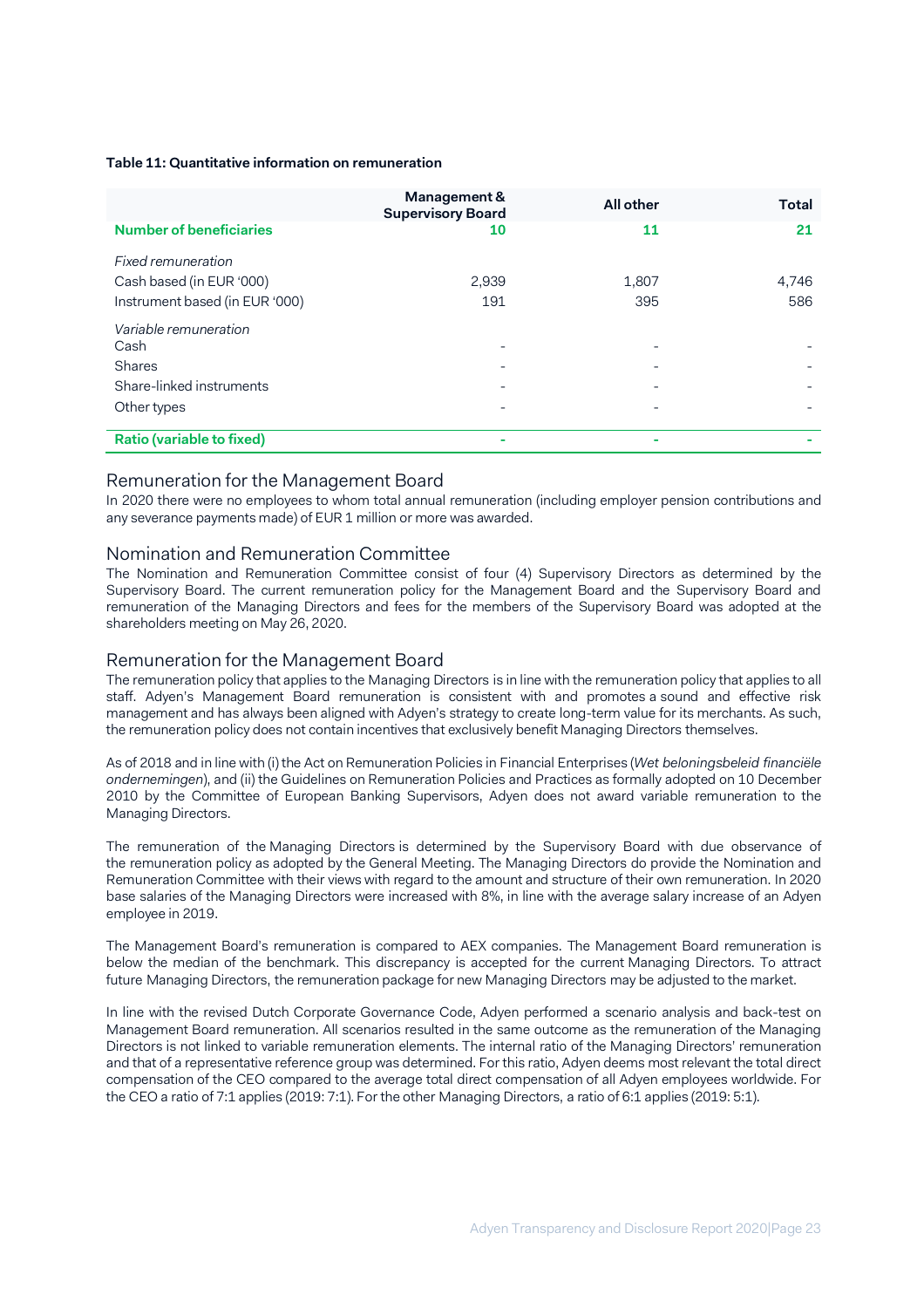# Annexes

# Annex I Own funds

Capital instruments main features template as derived from ITS (EU) 1423/2013.36

See: Attachment *Adyen Pillar III 2020 Annexes.xls* (Tab: Annex 1 - Shares)

# Annex II Countercyclical capital buffer

Geographical distribution of credit exposures relevant for the calculation of the countercyclical capital buffer template as derived from RTS (EU) 2015/1555.37

See: Attachment *Adyen Pillar III 2020 Annexes.xls* (Tab: Annex 2 - CCyB)

# Annex III Leverage

CRR leverage ratio – Disclosure template (quantitative) as derived from ITS (EU) 2016/200.38

See: Attachment *Adyen Pillar III 2020 Annexes.xls* (Tab: Annex 3 – Leverage 1)

CRR leverage ratio – Disclosure template (qualitative) as derived from ITS (EU) 2016/200.39

See: Attachment *Adyen Pillar III 2020 Annexes.xls* (Tab: Annex 3 – Leverage 2)

<sup>36</sup> Art. 437(1)(b) CRR.

 $37$  Art.  $440(1)(a)$  CRR. 38 Art.  $451(1)(a-c)$  CRR.

<sup>39</sup> Art. 451(1)(d&e) CRR.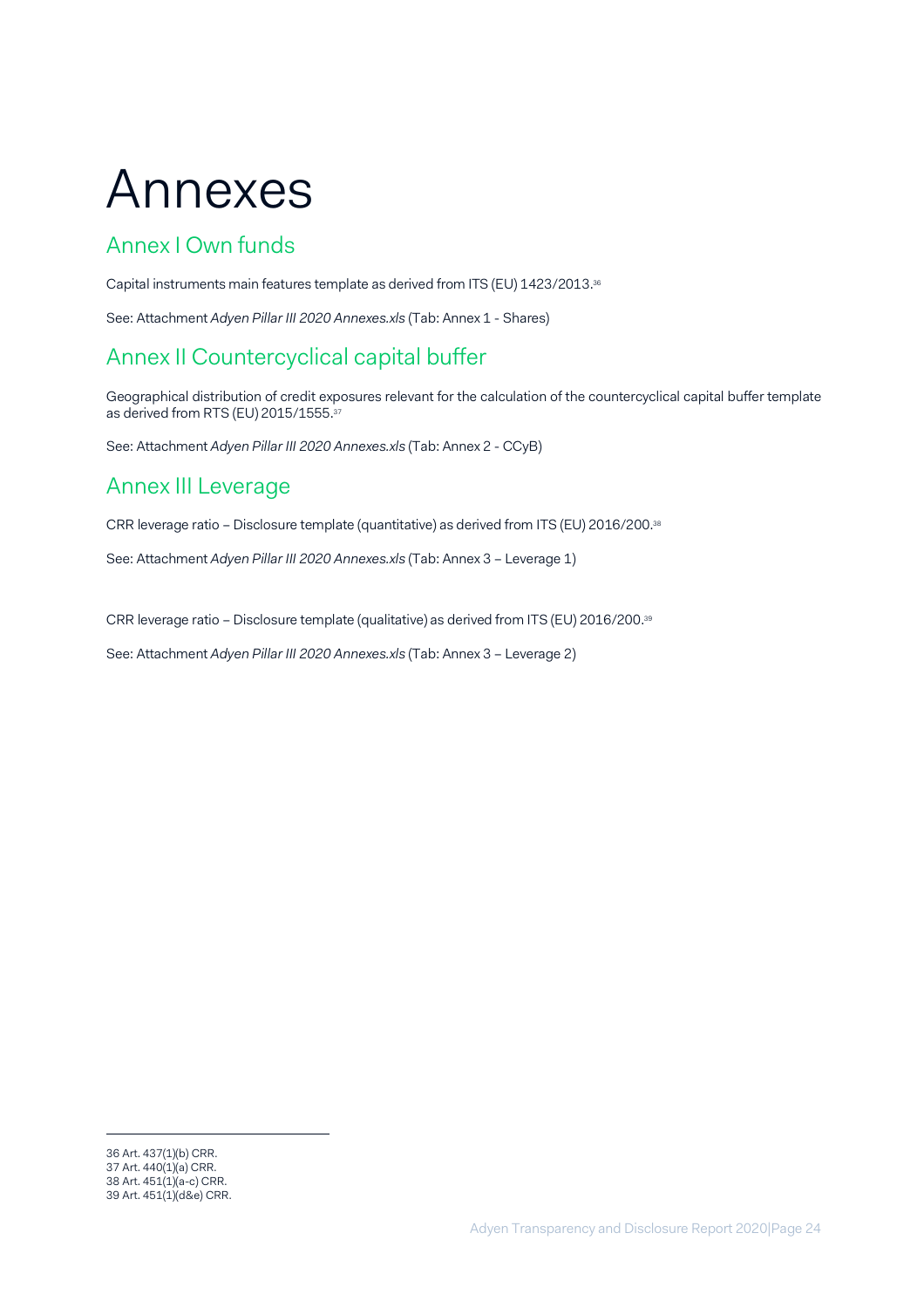# Annex I Own funds

Capital instruments main features template as derived from ITS (EU) 1423/2013.40

|                 |                                                                                   | <b>Ordinary shares</b>                                                         |
|-----------------|-----------------------------------------------------------------------------------|--------------------------------------------------------------------------------|
| 1               | Issuer                                                                            | Adyen N.V.                                                                     |
| 2               | Unique identifier                                                                 | NL0012969182                                                                   |
| 3               | Governing law(s) of the instrument                                                | The shares are governed by the laws of<br>the Netherlands                      |
|                 | Regulatory treatment                                                              |                                                                                |
| 4               | <b>Transitional CRR rules</b>                                                     | Common Equity Tier 1                                                           |
| 5               | Post-transitional CRR rules                                                       | Common Equity Tier 1                                                           |
| 6               | Eligible at solo / (sub-)consolidated / solo & (sub-)consolidated                 | Consolidated                                                                   |
| 7               | Instrument type                                                                   | CET1 as published in the EBA list (art.<br>26(3)                               |
| 8               | Amount recognized in regulatory capital                                           | 80,000,000                                                                     |
| 9               | Nominal amount of instrument                                                      | 0.01                                                                           |
| 9a              | Issue price                                                                       | 240                                                                            |
| 9b              | Redemption price                                                                  | Not applicable                                                                 |
| 10              | Accounting classification                                                         | Shareholders' equity                                                           |
| 11              | Original date of issuance                                                         | 13 June 2018                                                                   |
| 12              | Perpetual or dated                                                                | Perpetual                                                                      |
| 13              | Original maturity date                                                            | No maturity                                                                    |
| 14              | Issuer call subject to prior supervisory approval                                 | No                                                                             |
| 15              | Optional call date, contingent call dates and redemption amount                   | Not applicable                                                                 |
| 16              | Subsequent call dates, if applicable<br>Coupons / dividends                       | Not applicable                                                                 |
| 17              | Fixed or floating dividend/coupon                                                 | Floating                                                                       |
| 18              | Coupon rate and any related index                                                 | Not applicable                                                                 |
| 19              | Existence of a dividend stopper                                                   | No                                                                             |
| 20a             | Fully discretionary, partially discretionary or mandatory (in terms<br>of timing) | discretionary<br>Fully<br>dividend<br>no<br>pushers, dividend stoppers or ACSM |
| 20 <sub>b</sub> | Fully discretionary, partially discretionary or mandatory (in terms<br>of amount) | Fully discretionary                                                            |
| 21              | Existence of step up or other incentive to redeem                                 | No                                                                             |
| 22              | Non-cumulative or cumulative                                                      | Non-cumulative                                                                 |
| 23              | Convertible or non-convertible                                                    | Non-convertible                                                                |
| 24              | If convertible, conversion trigger(s)                                             | Not applicable                                                                 |
| 25              | If convertible, fully or partially                                                | Not applicable                                                                 |
| 26              | If convertible, conversion rates                                                  | Not applicable                                                                 |
| 27              | If convertible, mandatory or optional conversion                                  | Not applicable                                                                 |
| 28              | If convertible, specify instrument type convertible into                          | Not applicable                                                                 |
| 29              | If convertible, specify issuer of instrument it converts into                     | Not applicable                                                                 |

<sup>40</sup> Art. 437(1)(b) CRR.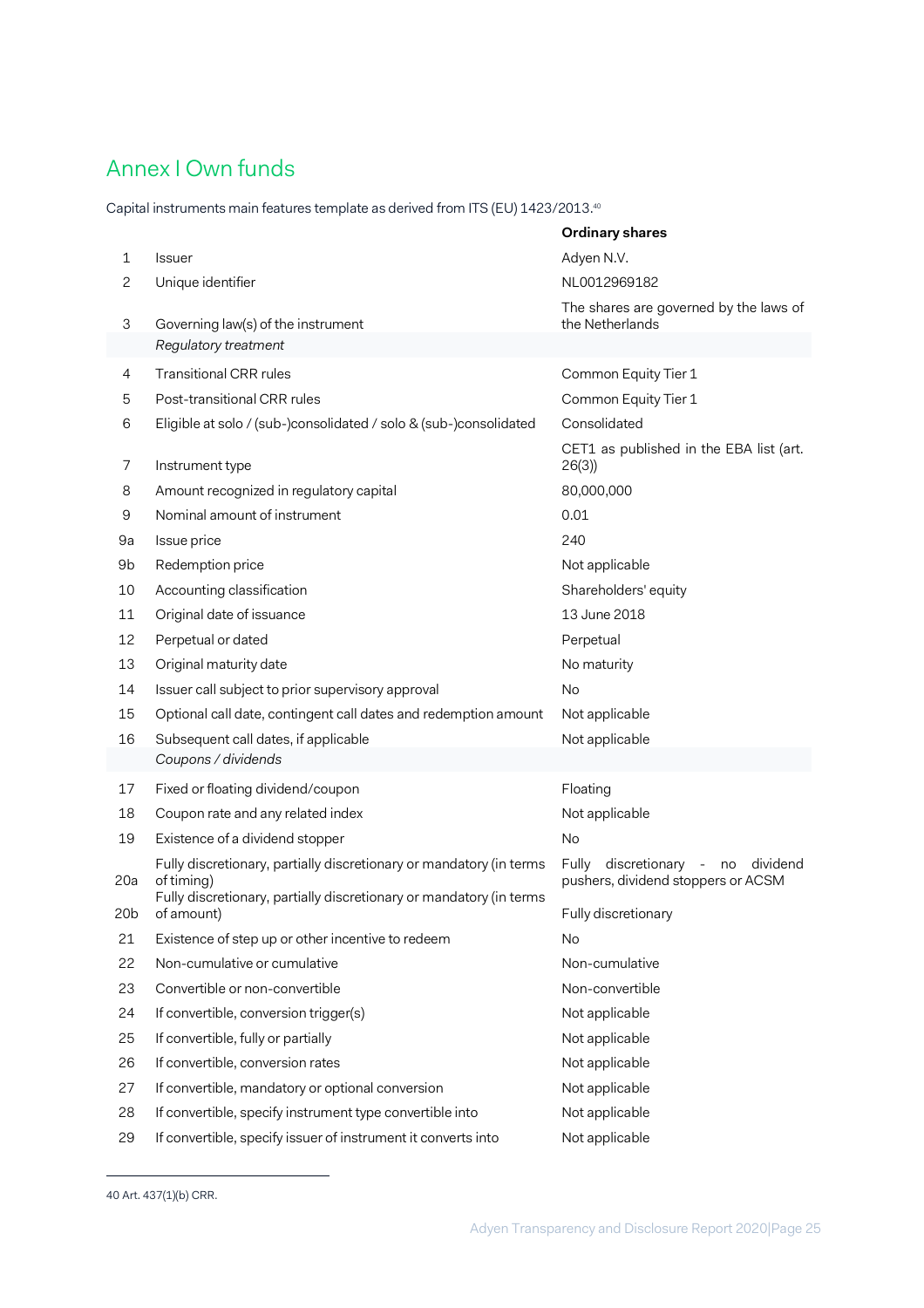| 30 | Write-down features                                        | No                         |
|----|------------------------------------------------------------|----------------------------|
|    |                                                            |                            |
| 31 | If write-down, write-down trigger(s)                       | Not applicable             |
| 32 | If write-down, full or partial                             | Not applicable             |
| 33 | If write-down, permanent or temporary                      | Not applicable             |
| 34 | If temporary write-down, description of write-up mechanism | Not applicable             |
| 35 | Position in subordination hierarchy in liquidation         | Subordinated to all claims |
| 36 | Non-compliant transitioned features                        | No                         |
| 37 | If yes, specify non-compliant feature                      | Not applicable             |
|    |                                                            |                            |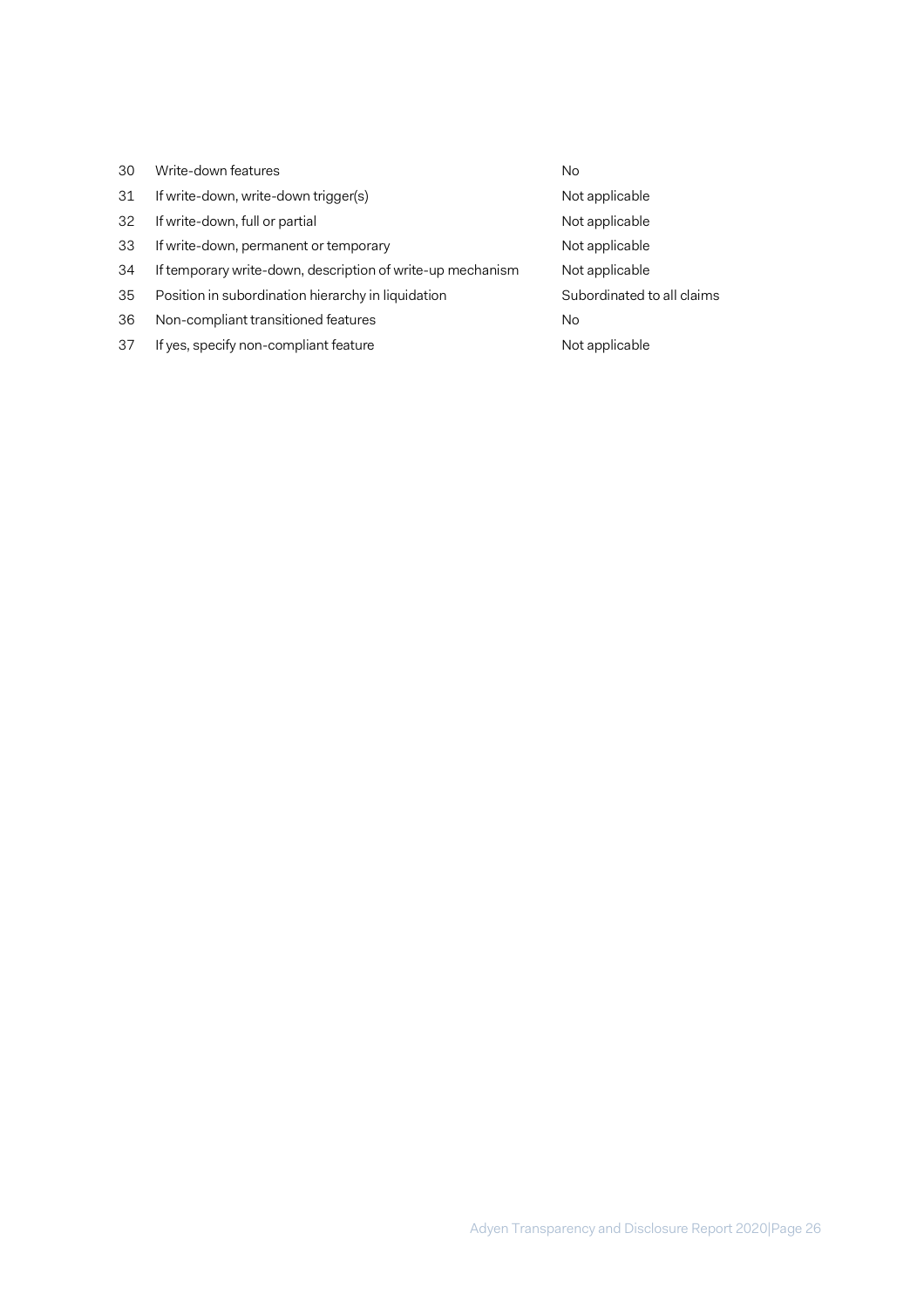# Annex II Countercyclical capital buffer

Geographical distribution of credit exposures relevant for the calculation of the countercyclical capital buffer template as derived from RTS (EU) 2015/1555.<sup>41</sup>

| In EUR ('000)                                     | General credit exposures <sup>42</sup> | Own funds requirements |                    |                               |                             |                             |
|---------------------------------------------------|----------------------------------------|------------------------|--------------------|-------------------------------|-----------------------------|-----------------------------|
|                                                   |                                        | of which: General      |                    | Own funds                     | <b>CCyB buffer</b>          | Institution-                |
| Breakdown by Country:<br>(AT) Republic of Austria | <b>Exposure value for SA</b><br>453    | credit exposures<br>36 | <b>Total</b><br>36 | requirements weights<br>0.09% | rate <sup>43</sup><br>0.00% | specific CCyB rate<br>0.00% |
|                                                   | 188                                    | 15                     | 15                 | 0.04%                         | 0.00%                       |                             |
| (AU) Australia                                    |                                        |                        |                    |                               |                             | 0.00%                       |
| (BE) Kingdom of Belgium                           | 24,325                                 | 999                    | 999                | 2.49%                         | 0.00%                       | 0.00%                       |
| (BR) Federative Republic of Brazil                | 125                                    | 10                     | 10                 | 0.03%                         | 0.00%                       | 0.00%                       |
| (CH) Swiss Confederation                          | 606                                    | 48                     | 48                 | 0.12%                         | 0.00%                       | 0.00%                       |
| (CN) People's Republic of China                   | 1,448                                  | 116                    | 116                | 0.29%                         | 0.00%                       | 0.00%                       |
| (DE) Federal Republic of Germany                  | 1,408                                  | 113                    | 113                | 0.28%                         | 0.00%                       | 0.00%                       |
| (ES) Kingdom of Spain                             | 458                                    | 37                     | 37                 | 0.09%                         | 0.00%                       | 0.00%                       |
| (FI) Republic of Finland                          | 13                                     | 1                      | 1                  | 0.00%                         | 0.00%                       | 0.00%                       |
| (FR) French Republic                              | 1,303                                  | 104                    | 104                | 0.26%                         | 0.00%                       | 0.00%                       |
| (GB) Great Britain and Northern Ireland           | 44,254                                 | 749                    | 749                | 1.87%                         | 0.00%                       | 0.00%                       |
| (GR) Hellenic Republic                            | 131                                    | 10                     | 10                 | 0.03%                         | 0.00%                       | 0.00%                       |
| (HK) Hong Kong                                    | 101                                    | 8                      | 8                  | 0.02%                         | 1.00%                       | 0.000202%                   |
| (ID) Republic of Indonesia                        | 398                                    | 32                     | 32                 | 0.08%                         | 0.00%                       | 0.00%                       |
| (JP) Japan                                        | 621                                    | 50                     | 50                 | 0.12%                         | 0.00%                       | 0.00%                       |
| (KR) Korea, Republic of                           | 89                                     | 7                      | 7                  | 0.02%                         | 0.00%                       | 0.00%                       |
| (MX) United Mexican States                        | 315                                    | 25                     | 25                 | 0.06%                         | 0.00%                       | 0.00%                       |
| (MY) Malaysia                                     | 1,897                                  | 152                    | 152                | 0.38%                         | 0.00%                       | 0.00%                       |
| (NL) Kingdom of Netherlands                       | 364,150                                | 29,132                 | 29,132             | 72.69%                        | 0.00%                       | 0.00%                       |
| (PH) Republic of the Phillipines                  |                                        |                        |                    | 0.00%                         | 0.00%                       | 0.00%                       |
| (PL) Republic of Poland                           | 117                                    | 9                      | 9                  | 0.02%                         | 0.00%                       | 0.00%                       |
| (PT) Portuguese Republic                          | 115                                    | 9                      | 9                  | 0.02%                         | 0.00%                       | 0.00%                       |
| (SE) Kingdom of Sweden                            | 225                                    | 18                     | 18                 | 0.05%                         | 0.00%                       | 0.00%                       |
| (SG) Republic of Singapore                        | 2,307                                  | 185                    | 185                | 0.46%                         | 0.00%                       | 0.00%                       |
| (SK) Slovak Repuplik                              | 17                                     | $\mathbf{1}$           |                    | 0.00%                         | 1.00%                       | 0.000034%                   |
| (TR) Republic of Turkey                           | 331                                    | 26                     | 26                 | 0.07%                         | 0.00%                       | 0.00%                       |
| (US) United States of America                     | 130,436                                | 8,185                  | 8,185              | 20.42%                        | 0.00%                       | 0.00%                       |
| <b>Total</b>                                      | 575,832                                | 40,077                 | 40,077             | 100%                          |                             | 0.000236%                   |

í

42 General credit exposures comprise Adyen's total credit risk exposure, excluding exposures to 'central governments and central banks' and 'institutions', in line with RTS (EU) 2013/15.

43 The national Countercyclical capital buffer rates were obtained from the websites of the Bank for International Settlements and the European Systemic Risk Board.

<sup>41</sup> Art. 440(1)(a) CRR.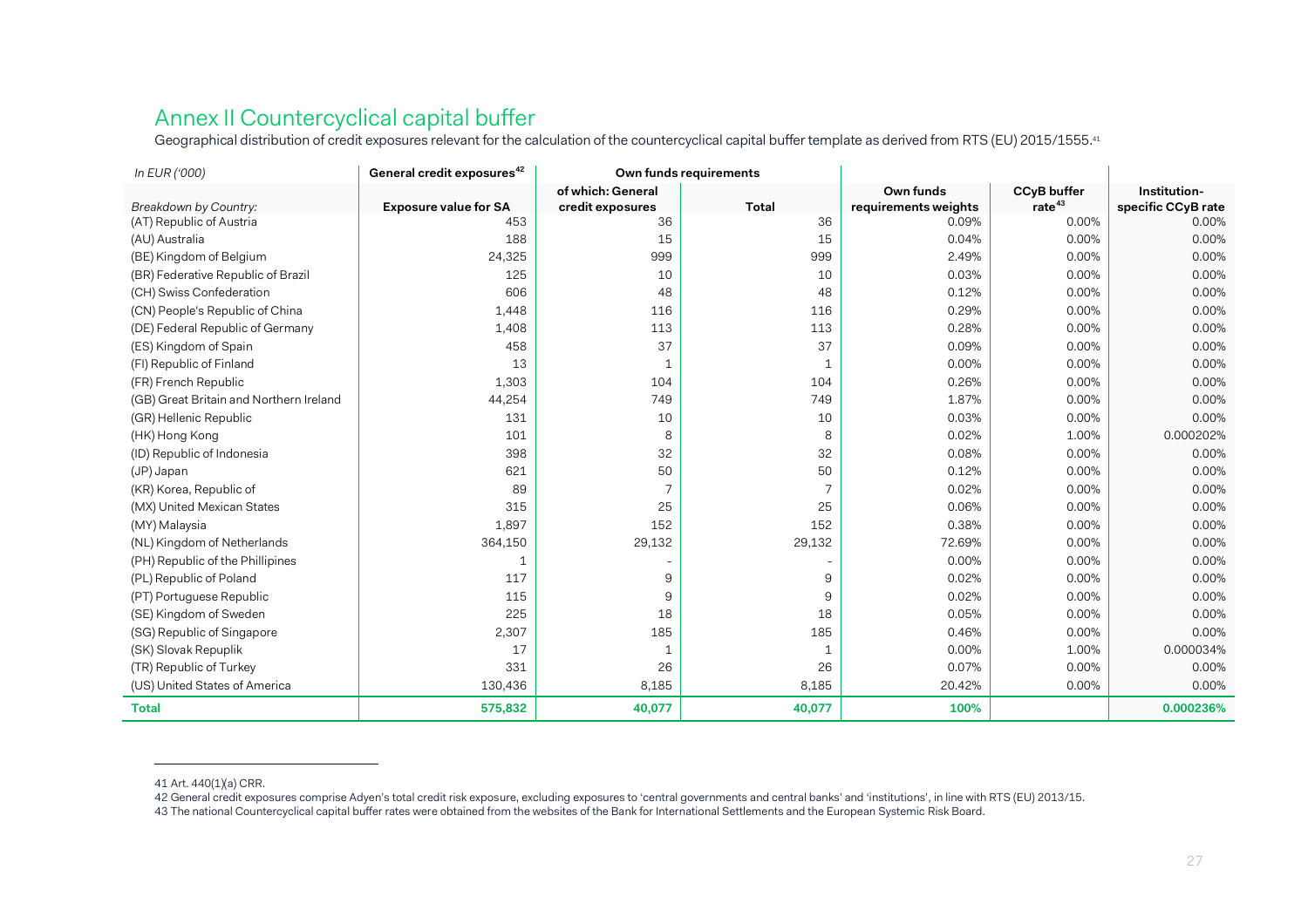# Annex III Leverage

CRR leverage ratio – Disclosure template (quantitative) as derived from ITS (EU) 2016/200.44.

|         |                                                                                                                                                                                                                                | In EUR ('000) |
|---------|--------------------------------------------------------------------------------------------------------------------------------------------------------------------------------------------------------------------------------|---------------|
|         | Table A: Summary reconciliation of accounting assets and leverage ratio exposures                                                                                                                                              | 31-Dec-20     |
| 1       | Total assets as per published financial statements                                                                                                                                                                             | 4,158,460     |
| 2       | Adjustment for entities which are consolidated for accounting purposes but are outside the<br>scope of regulatory consolidation<br>(Adjustment for fiduciary assets recognized on the balance sheet pursuant to the applicable |               |
| 3       | accounting framework but excluded from the leverage ratio total exposure measure in<br>accordance with Article 429(13) of Regulation (EU) No 575/2013)                                                                         |               |
| 4       | Adjustments for derivative financial instruments                                                                                                                                                                               |               |
| 5       | Adjustment for securities financing transactions (SFTs)                                                                                                                                                                        |               |
| 6       | Adjustment for off-balance sheet items (i.e. conversion to credit equivalent amounts of off-<br>balance sheet exposures)                                                                                                       |               |
| EU-6a   | (Adjustment for intragroup exposures excluded from the leverage ratio total exposure measure<br>in accordance with Article 429(7) of Regulation (EU) No 575/2013)                                                              |               |
| $EU-6b$ | (Adjustment for exposures excluded from the leverage ratio total exposure measure in<br>accordance with Article 429(14) of Regulation (EU) No 575/2013)                                                                        |               |
| 7       | Other adjustment                                                                                                                                                                                                               | (103, 758)    |
| 8       | Leverage ratio total exposure measure                                                                                                                                                                                          | 4,054,702     |

#### *In EUR ('000)*

|                 | Table B: Leverage ratio common disclosure                                                                                                    | 31-Dec-20  |
|-----------------|----------------------------------------------------------------------------------------------------------------------------------------------|------------|
|                 | On-balance sheet exposures (excluding derivatives and SFTs)                                                                                  |            |
| 1               | On-balance sheet items (excluding derivatives, SFTs and fiduciary assets, but<br>including collateral)                                       | 4,158,460  |
| $\overline{c}$  | (Asset amounts deducted in determining Tier 1 capital)                                                                                       | (103, 758) |
| 3               | Total on-balance sheet exposures (excluding derivatives, SFTs and fiduciary assets)<br>(sum of lines 1 and 2)                                | 4,054,702  |
|                 | Derivative exposures                                                                                                                         |            |
| 4               | Replacement cost associated with all derivatives transactions (i.e. net of eligible cash variation<br>margin)                                |            |
| 5               | Add-on amounts for PFE associated with all derivatives transactions (mark- to-market<br>method)                                              |            |
| EU-5a           | Exposure determined under Original Exposure Method                                                                                           |            |
| 6               | Gross-up for derivatives collateral provided where deducted from the balance sheet assets<br>pursuant to the applicable accounting framework |            |
| $\overline{7}$  | (Deductions of receivables assets for cash variation margin provided in derivatives<br>transactions)                                         |            |
| 8               | (Exempted CCP leg of client-cleared trade exposures)                                                                                         |            |
| 9               | Adjusted effective notional amount of written credit derivatives                                                                             |            |
| 10              | (Adjusted effective notional offsets and add-on deductions for written credit derivatives)                                                   |            |
| 11              | Total derivatives exposures (sum of lines 4 to 10)                                                                                           |            |
|                 | <b>SFT</b> exposures                                                                                                                         |            |
| 12              | Gross SFT assets (with no recognition of netting), after adjusting for sales accounting<br>transactions                                      |            |
| 12a             | Gross SFT assets (with no recognition of netting)                                                                                            |            |
| 12 <sub>b</sub> | Adjustments for sales accounting transactions                                                                                                |            |
| 13              | (Netted amounts of cash payables and cash receivables of gross SFT assets)                                                                   |            |
| 14              | Counterparty credit risk exposure for SFT assets                                                                                             |            |

<sup>44</sup> Art. 451(1)(a-c) CRR.

l